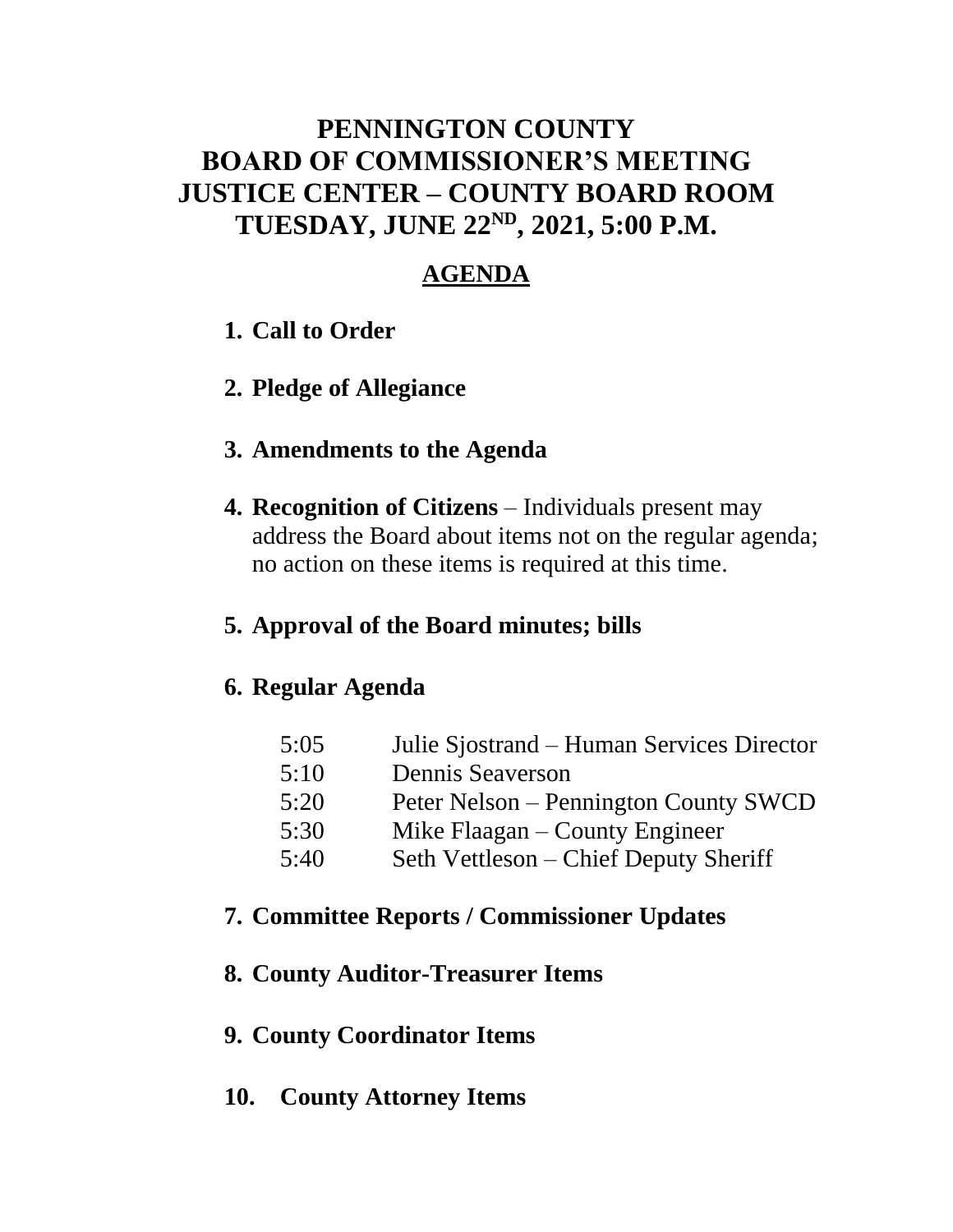### **11. Adjournment**

**(This agenda is subject to change)**

**Note: Due to COVID-19, ZOOM invites will be sent to those on the agenda and the agenda email list.**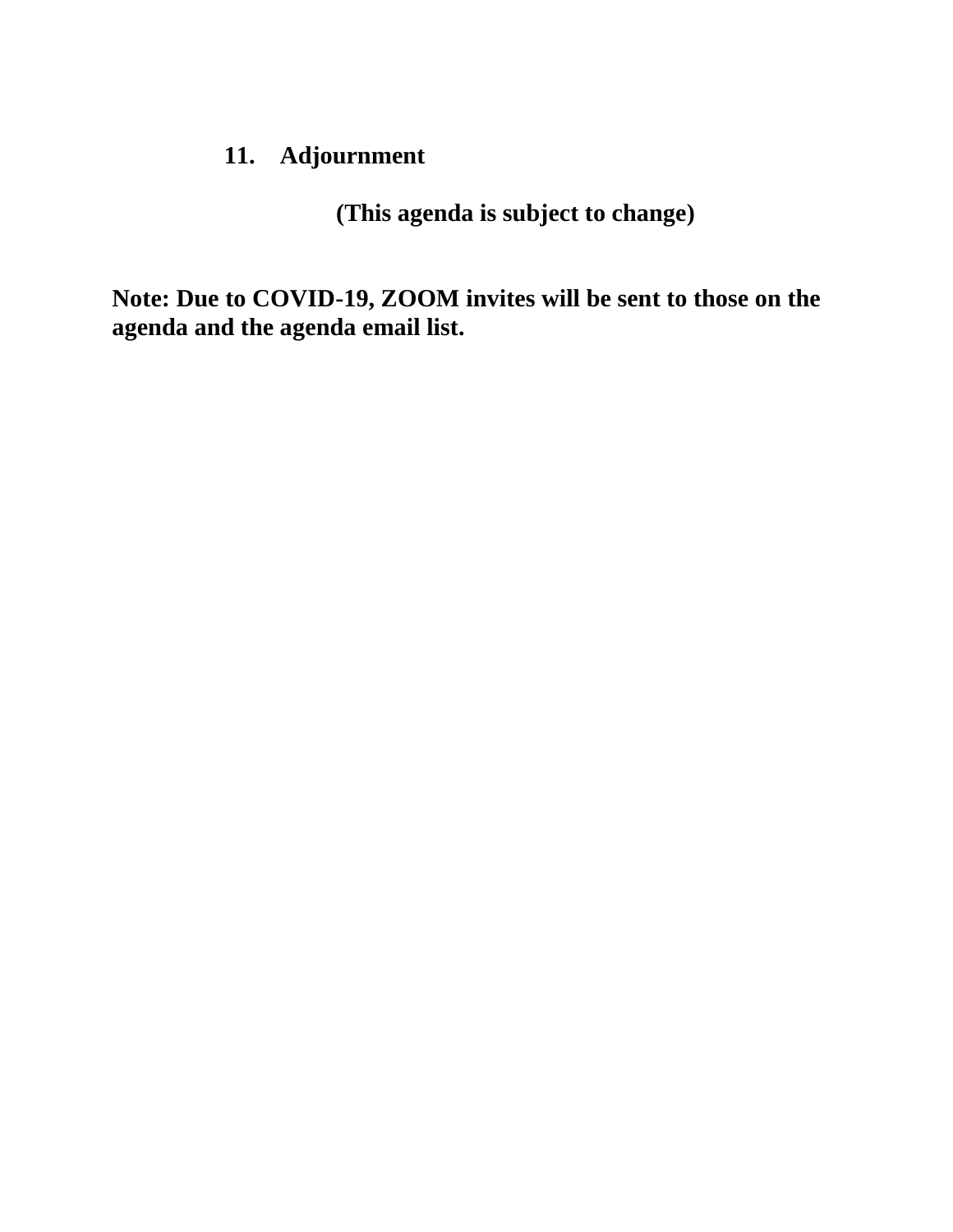#### **OFFICIAL PROCEEDINGS PENNINGTON COUNTY BOARD OF COMMISSIONERS TUESDAY, JUNE 8TH , 2021, 10:00 A.M.**

Pursuant to adjournment, the Pennington County Board of Commissioners met in the Pennington County Justice Center Board Room in Thief River Falls, MN, on Tuesday, June 8<sup>th</sup>, 2021 at 10:00 a.m. Members Present: Darryl Tveitbakk, Seth Nelson, Bruce Lawrence, David Sorenson, and Neil Peterson. Members Absent: None.

The meeting was called to order by Chairman Peterson and the Pledge of Allegiance was recited.

Chairman Peterson asked if there were any amendments to the agenda. County Coordinator Kevin Erickson requested that Human Services Director Julie Sjostrand and Chief Deputy Sheriff Seth Vettleson be added to the agenda. Motioned by Commissioner Sorenson, seconded by Commissioner Tveitbakk, to approve the Board agenda with the changes requested. Motion carried.

Recognition of Citizens: None.

Motioned by Commissioner Sorenson seconded by Commissioner Lawrence, to approve the County Board minutes of May 25<sup>th</sup>, 2021 as written. Motion carried.

Motioned by Commissioner Tveitbakk, seconded by Commissioner Lawrence, to approve the Human Services warrants totaling \$120,987.78 and the following Commissioner warrants. Motion carried.

| <b>County Revenue</b>       | \$133,454.59 |
|-----------------------------|--------------|
| Road & Bridge               | \$118,829.15 |
| <b>Solid Waste Facility</b> | \$1,052.53   |
| Ditch Funds                 | \$12,688.06  |

Per diems and meal reimbursements in the amount of \$2,903.25 were also approved.

Human Services Director Julie Sjostrand met with the Board and recommended the promotion of Elizabeth Gerhart from Social Worker to Social Services Supervisor. Motioned by Commissioner Tveitbakk, seconded by Commissioner Lawrence, to approve the promotion of Elizabeth Gerhart to Social Services Supervisor effective June 14<sup>th</sup>, 2021. Motion carried. and with the changes requested. Motion carried.<br>
S: None.<br>
S: None.<br>
S: None.<br>
S: None.<br>
S: None.<br>
S: None.<br>
DRAFT Are conted by Commissioner Lawrence, to appear and the following Commissioner Lawrence, to appear<br>
In the f

Motioned by Commissioner Lawrence, seconded by Commissioner Nelson, to approve the resignation of Charles Lundgren as Human Services Fiscal Supervisor effective June 25<sup>th</sup>, 2021. Motion carried.

Motioned by Commissioner Lawrence, seconded by Commissioner Tveitbakk, to authorize the Human Services Director to advertise for the position of Fiscal Supervisor. Motion carried.

Ag Services/Solid Waste Coordinator Kyle Jore met with the Board and stated that he applied for and was approved for a \$2,425.00 MPCA grant for recycling. The grant will require the county to provide an in-kind local match of \$1,155 (labor and admin by local staff) and can be used to reimburse expenditures from the recent 4-H recycling event, to educate the community on recycling, and future recycling events during the fiscal year. Motioned by Commissioner Lawrence, seconded by Commissioner Sorenson, to accept the MPCA recycling grant in the amount of \$2,425.00. Motion carried. The Board thanked Mr. Jore for his work on the grant.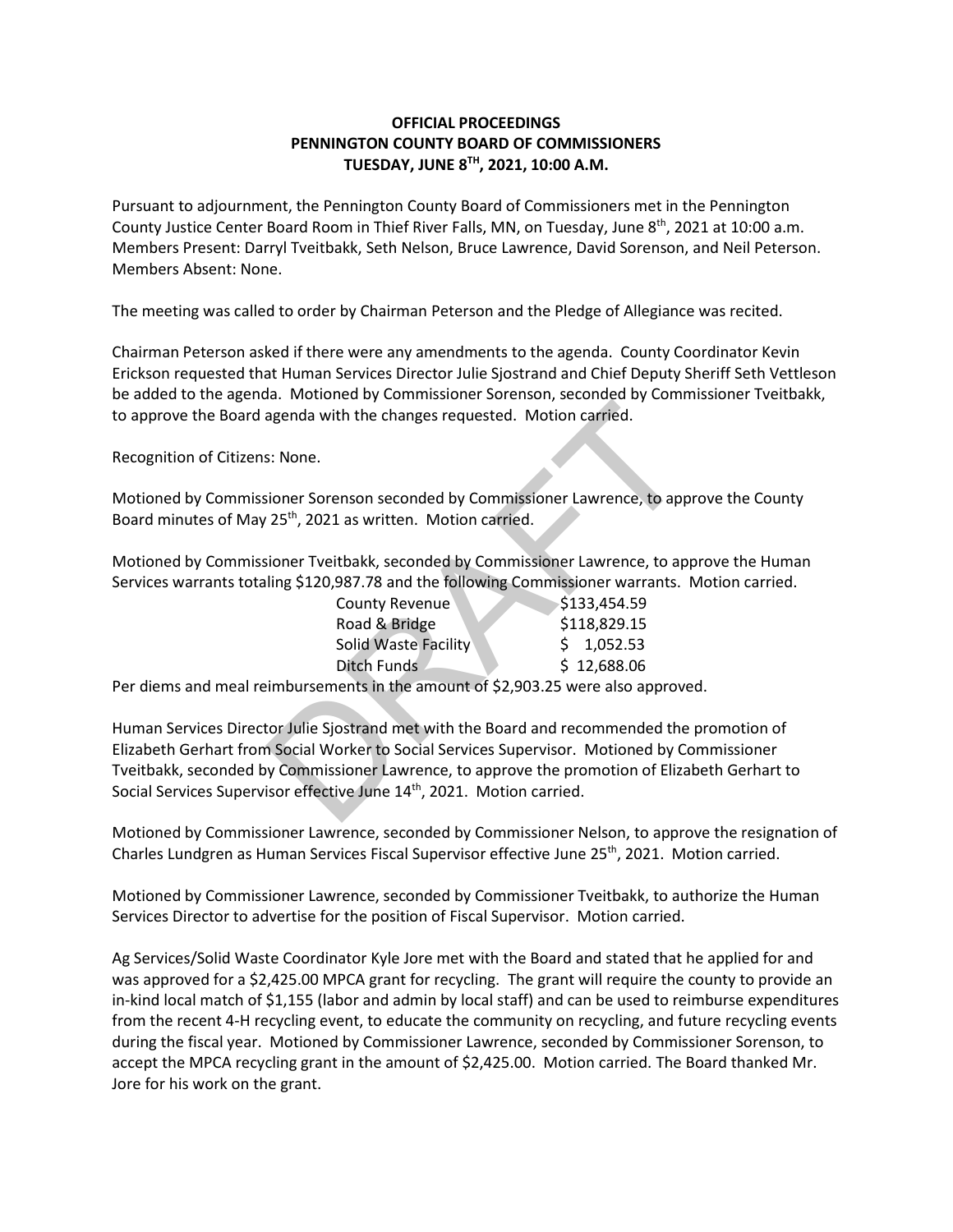Commissioner Nelson questioned how often the local recycling containers are emptied. Mr. Jore responded that depending on the container location it can be several times per week.

County Engineer Mike Flaagan presented an update on local construction projects:

- The box culvert project south of the airport is expected to be done in July or August.
- The final overlay on CSAH #8 is complete and striping will take place in the next week or two.
- Some repair is needed to the concrete sidewalk at the Mark Blvd. bridge project.
- CSAH #3 was closed as of June  $7<sup>th</sup>$  for road and culvert work related to the Black River Impoundment; detours are setup and being used but some sideroads are being utilized also as expected.

Inter-County Nursing Services Director Kayla Jore (present via Zoom) presented a COVID-19 and vaccine update:

- Active cases have slowed dramatically in Pennington County.
- Another COVID-19 death was reported in the county; this occurred earlier in May and the person was not living in the County.
- As of June 7<sup>th</sup>, 2021 approximately 44% of the county population has been vaccinated.
	- $\circ$  53% for ages 12+ years; 55% for 16+ years; 85% for 65+ years old.
- ICNS is working hard to encourage vaccinations in the community and county-wide.

Chief Deputy Seth Vettleson presented a resignation letter from Jail Sergeant Jenna Hagl. Motioned by Commissioner Lawrence, seconded by Commissioner Nelson, to accept the resignation of Jail Sergeant Jenna Hagl effective June 15<sup>th</sup>, 2021. Motion carried.

Commissioner Lawrence questioned Chief Deputy Vettleson about the current status of Enbridge Line 3 protesting activity south of TRF. Mr. Vettleson stated that activity has been consistent and a few Deputy Sheriff's and one TRF Police Officer are patrolling the area. Protester numbers and activity are expected to increase as Enbridge prepares to bore under the river. ave slowed dramatically in Pennington County.<br>
D-19 death was reported in the county; this occurred earlier in<br>
thiving in the County.<br>
2021 approximately 44% of the county population has been<br>
or ages 12+ years; 55% for 1

Committee Reports / Commissioner updates:

Commissioner Tveitbakk suggested that the committee that administered the CARES funding be activated soon to discuss American Rescue Plan (ARP) funding and possible uses. Mr. Tveitbakk also informed the Board that the F.A.A. has taken an interest in the TRF airport hangar project.

County Auditor-Treasurer Items: None

County Coordinator Items:

County Coordinator Kevin Erickson read aloud a resolution requesting a state legislative solution to the Enbridge Energy tax appeal and court findings. The following resolution was introduced by Commissioner Lawrence, seconded by Commissioner Sorenson, and upon vote was unanimously approved.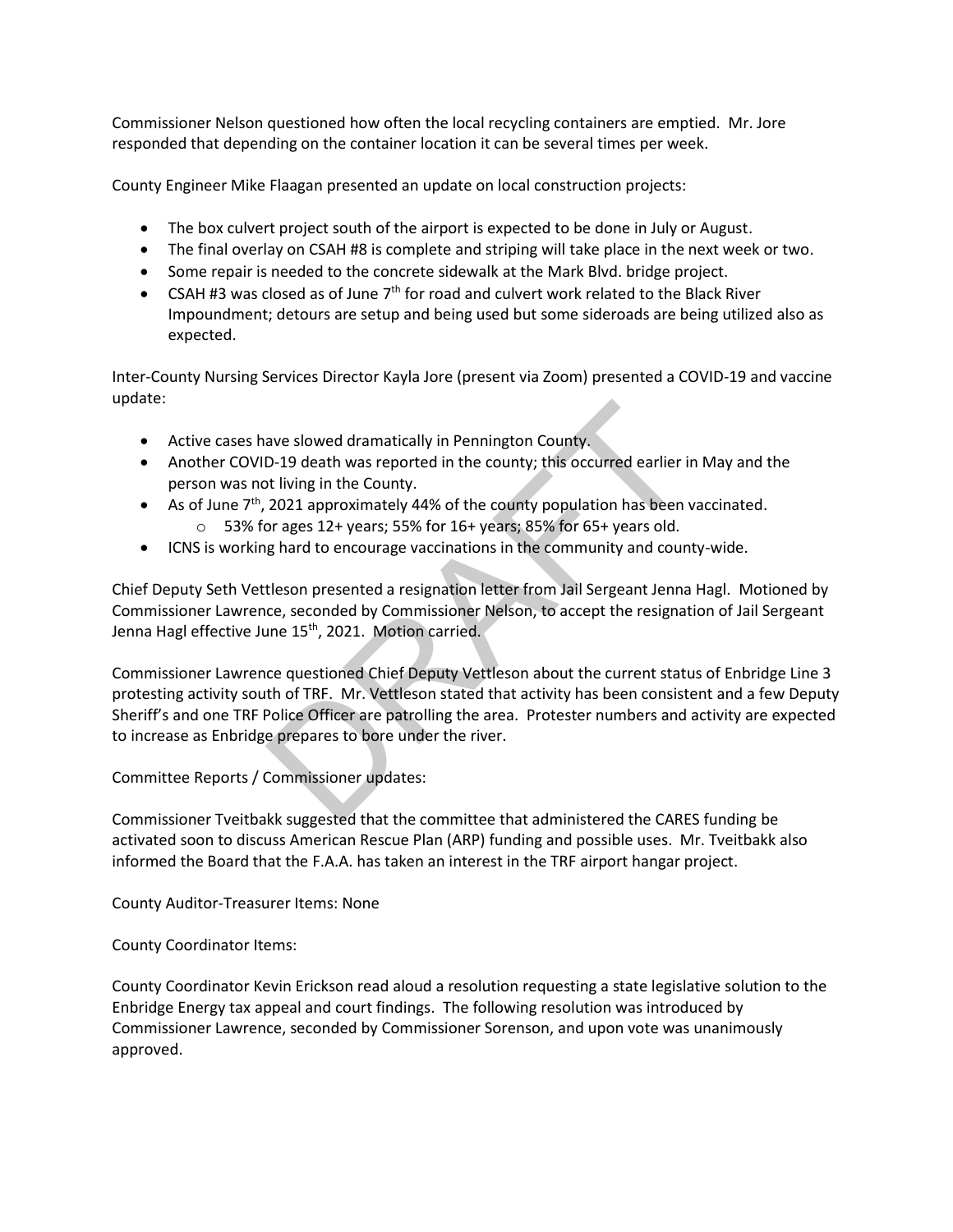#### **RESOLUTION REQUESTING A STATE LEGISLATIVE FINANCIAL SOLUTION IN THE ENBRIDGE ENERGY, L.P. TAX COURT FINDINGS**

**BE IT RESOLVED,** that the Pennington County Board of Commissionersare requesting a State Legislative Financial Solution to all years of the final Enbridge Apportionable Market Valuesas ordered by Tax Court, beginning in the 2012 Assessment Year from the State Department of Revenue, with funds to be taken fromthe State GeneralFund.

**BE IT FURTHER RESOLVED,** that the Pennington County Board of Commissioners identify that this error in Assessment was caused the State of MinnesotaDepartment of Revenue and that this paymentdue to Enbridge should be the responsibility of the State to rectify this issue, similarlyto how the County rectifies our own local abatements.

**BE IT FURTHER RESOLVED,** that Pennington County does not have adequate reserves to pay this obligationand would need to need to resort to bondingand/or significantly increased taxes on all property owners in the County, subsequently causing a ripple effect in tax burden on taxpayers and affectedentities. En massional would need to need to resort the<br>is obligation and would need to need to resort to lose<br>assed taxes on all property owners in the County, sul<br>effect in tax burden on taxpayers and affected entit<br>**r** RESOLVED,

**BE IT FINALLY RESOLVED,** that the Pennington County Board of Commissioners request that the State of Minnesota Department of Revenue publicly support this legislative solution, utilizing funds from the State General Fund.

County constituent Daniel Trontvet questioned the Board about the possibility of future appeals by Enbridge or other utilities and how they would be funded. It was stated that such appeals could result in higher taxes county-wide and/or a loss of public services.

Motioned by Commissioner Tveitbakk, seconded by Commissioner Lawrence, to approve the resignation of Brad Laidley as Custodian I effective June 17<sup>th</sup>, 2021.

County Attorney Items:

County Attorney Seamus Duffy informed the Board that face coverings will only be required in the courtrooms effective June 14th, 2021. The remainder of the Justice Center will follow the same policies as ther County buildings.

The County Coordinator reminded the Board that the County Board of Appeals and Equalization will be held on June 14<sup>th</sup>, 2021 at 6:00 p.m. in Meeting Room B of the Government Center.

Motioned by Commissioner Tveitbakk, seconded by Commissioner Nelson, to adjourn the Board meeting to June 22<sup>nd</sup>, 2021 at 5:00 p.m. Motion carried.

ATTEST:

Kevin Erickson, County Coordinator **Neil Peterson**, Chairman Pennington County **Board of Commissioners**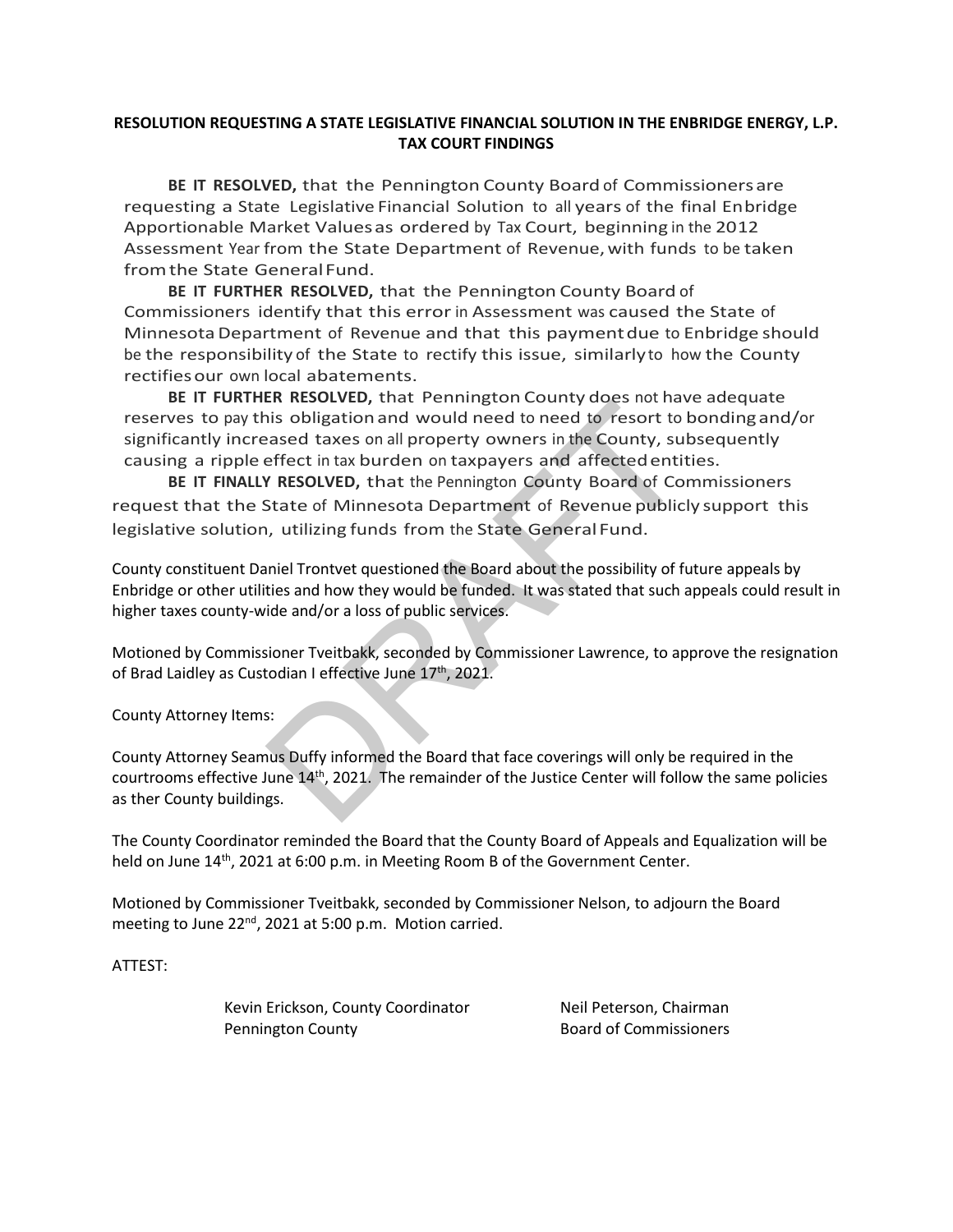#### **OFFICIAL PROCEEDINGS PENNINGTON COUNTY BOARD OF APPEAL AND EQUALIZATION GOVERNMENT CENTER MEETING ROOM B JUNE 14 th, 2021, 6:00 P.M.**

The Pennington County Board of Appeal and Equalization met in Meeting Room B of the Pennington County Government Center in Thief River Falls, MN, on Monday, June 14<sup>th</sup>, 2021 at 6:00 P.M.

Members present: Commissioner Seth Nelson, Commissioner Bruce Lawrence, Commissioner Neil Peterson, Commissioner Darryl Tveitbakk, and County Auditor-Treasurer Jennifer Herzberg. Members present via Zoom: Commissioner David Sorenson. Members absent: None.

Also present: County Assessor Carl Bruzek, County Coordinator Kevin Erickson, property owners Gordon and Mary Myklebust, Mike Lorenson, Brian Green, Lee LaRock, Cythia Kilen, Rex and Dian Crapeau, and Travis Nelson.

The members of the Board of Appeal and Equalization were sworn in by County Attorney Seamus Duffy and signed the Official Oath of Office, which is on file in the County Auditor-Treasurer's Office. Commissioner Neil Peterson was appointed Chairman of the meeting and called the meeting to order.

Donald and Elaine Laursen, owner of parcel #R25.04100310, was not present for the meeting.

Mary and Gordon Myklebust, owner of parcels #R25.10002520 and R25.10002420, stated they continue to deal with issues with their properties on Hanson Drive, including the presence of garbage on their property from the nearby hotel and truckstop, people have defacated on their property, there has been no enforcement on jake brakes from trucks coming into town and no signs have been put up stating as such. They were told a fence was to be put up on the property line to separate them from the truckstop and hotel and that hasn't been done. The estimated market value on their empty lot have gone up from \$6,000 to \$24,000+ in 10 years and all they have done is remove some trees from the lot. They built a home on the other lot and taxes continue to rise and they stated there seems to be no end to the increases, at some point it needs to stop. Commissioner Lawrence explained how his property in Rocksbury, which is near to them, has experienced the same increases and how that is driven by high sales and high demand for homes. The Myklebusts have received little to no response from the city in regards to their noise, garbage, etc. and they will contact a Senator next if nothing is done. Ms. Myklebust expressed her concern over the empty lot and how the value has quadrupled in value with no improvements. The County Assessor stated the size of the empty lot and discussion was held on values and sales of open lots in the City of TRF. After discussion the County Board took the request and their concerns under advisement. oard of Appeal and Equalization were sworn in by County Att<br>
1 Oath of Office, which is on file in the County Auditor-Treast<br>
terson was appointed Chairman of the meeting and called the<br>
ursen, owner of parcel #R25.0410031

Mike Lorenson, owner of parcel #R25.11002850, stated he lives at 1900 Pennington Ave. He is frustrated that the county has made a large change in his area (roundabout) and it in turn increased his value by \$20,000+. He feels the roundabout makes his property less appealing and thus less valuable. He also feels the electrical boxes present are beyond the easement and if so they should be moved as he's paying taxes on property he can't use. He provided before and after pictures of the area and questioned the bike trail and its placement. While he and his family enjoy the trail, it does cause liability and pose a risk for his family and others. During construction in the area he noted and provided pictures of ruts in the soil and garbage left in the area, and his garden area was destroyed as well. He said he has lived in a construction area for two years in a row and the area is still not finished. He questioned who will get that area (soil/grass) back to its state prior to construction. He noted that traffic has increased from an estimated 800 vehicles per day to 3,600 cars per day after the roundabout and bridge construction, and many semi trailers use that roundabout daily, resulting in more noise pollution. He stated he would not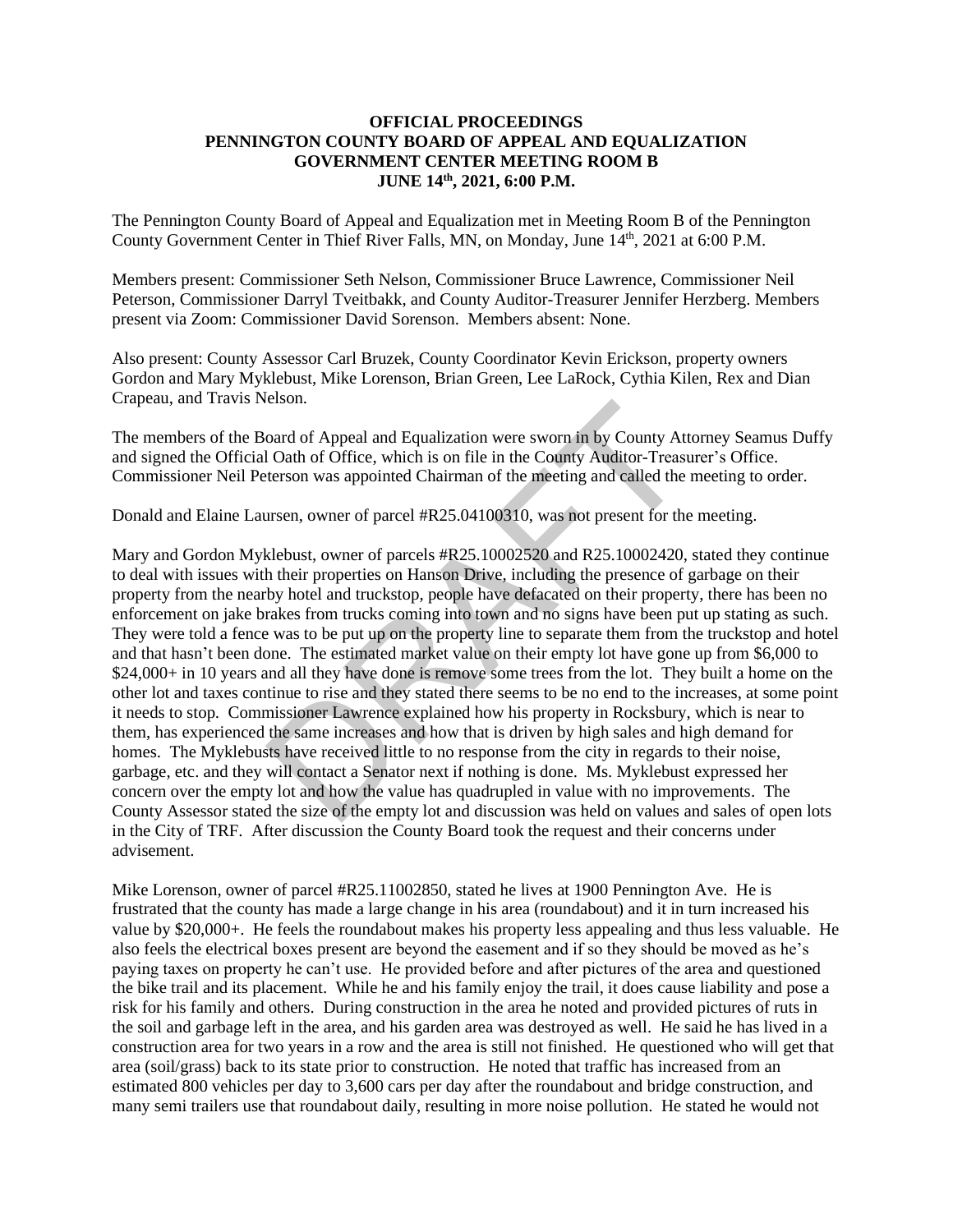have built in this spot had he known what was to become of the area, he would have chose to build on Eastwood Drive instead. After discussion the County Board took his concerns and request under advisement.

Brian Green, owner of parcel #R25.01109200, stated he purchased this property in April 2021 for \$160,000 and he believes the tax value is out of line in comparison to the property appraisal that was done for his purchase. He noted that the house was appraised as a 3 bedroom but it is legally a 2 bedroom, it is not updated, the garage is nice but is not finished. He said his taxes and value are higher than neighbors but he believes those properties and homes are much nicer and more valuable; if his were updated then he would be more understanding. The County Assessor stated that the comparable properties used by the private appraiser included a two story home, and that there were better comparables available as of the date of the appraisal. He also stated that the values of the comparables were averaged instead of being weighted like in most cases. After discussion the County Board took the request under advisement.

Lee LaRock, owner of parcel #R10.03621404, stated his estimated market value in Norden Township are proposed to go up 23% or approximately \$44,000. His home isn't finished and he hasn't done anything to it since purchasing it, so the large increase in value at one time just doesn't make sense to him. The County Assessor said he has never been in the home and stated that pictures of the interior would help with the value estimation. Commissioner Peterson questioned the 2020 value and it was noted that the pole shed was built in 2002 and the property is nearly 30 acres. Mr. Bruzek noted that he has the property designated as 10 acres tillable, 4 acres of woods, and the remainder acreage is the building site. The County Board took the request under advisement and asked that Mr. LaRock provide interior pics of the home to Mr. Bruzek to aid in the value estimation.

Cythia Kilen, owner of parcel #R10.02110400, stated that she has spoken to Mr. Bruzek a few times prior to tonights meeting regarding her value. She noted that tax market value on her property in Norden Township is jumping over 20.5% in one year (\$54,000+) and there seems to be no consistency in the valuation changes in her area, some are 0%, others are 9%, etc. She stated that eight acres of her woods has been revalued dramatically from the prior year, resulting in a \$20,000 change alone. She understands that market demand is high right now but doesn't understand the change in the eight acre valuation. It was noted that four acres of woods remains at \$900 per acre, but eight acres of woods increased to \$3,000 per acre. Discussion was held on some comparables and other woods being valued as high. The County Assessor said the land took a 37% increase and he values woods based on the building site and how woods around a home is in demand and brings a higher value. He also stated the 2015 and 2016 taxable market value on the property was \$264,600. The County Board took the concerns and request under advisement. pacer  $*K10.0524+694$ , stated insterial unaristic unaristic variations, or approximately \$44,000. His home isn't finished and he he has never been in the home and stated that pictures of the in the has never been in the h

Rex and Dian Crapeau, owners of parcels #R10.01302600 and #R10.02102710, questioned why their property value has increased approximately 55% in one year, especially on the vacant lot. The vacant lot is 12 acres and was valued at \$11,300 in 2020 and increased to \$17,600 in 2021. The vacant lot is mainly flat with brush and a little area cleaned up near the road. Discussion was held about the property, nearby sales, etc. It was stated that some nearby properties have sold high recently and those sales drive values up. The County Assessor said that the land values took the increase and the building values stayed the same. The County Board took the request under advisement.

Travis Nelson - Smiley Township, Section 8, property address 14374 190<sup>th</sup> Ave NE, Thief River Falls. Mr. Nelson was not on the agenda and stated he attended the Smiley Township Board of Appeal meeting but was unable to reach his contact in the Assessor's office as unbeknownst to him that person is no longer employed for the county. Mr. Nelson stated he bought two lots adjacent to his home in 2017 and 2020, each being approximately 5 acres and each at a cost of \$17,500 each. The EMV on the lots have increased from about \$10,000 when purchased to \$15,000 and \$15,200. Mr. Nelson noted that the Smiley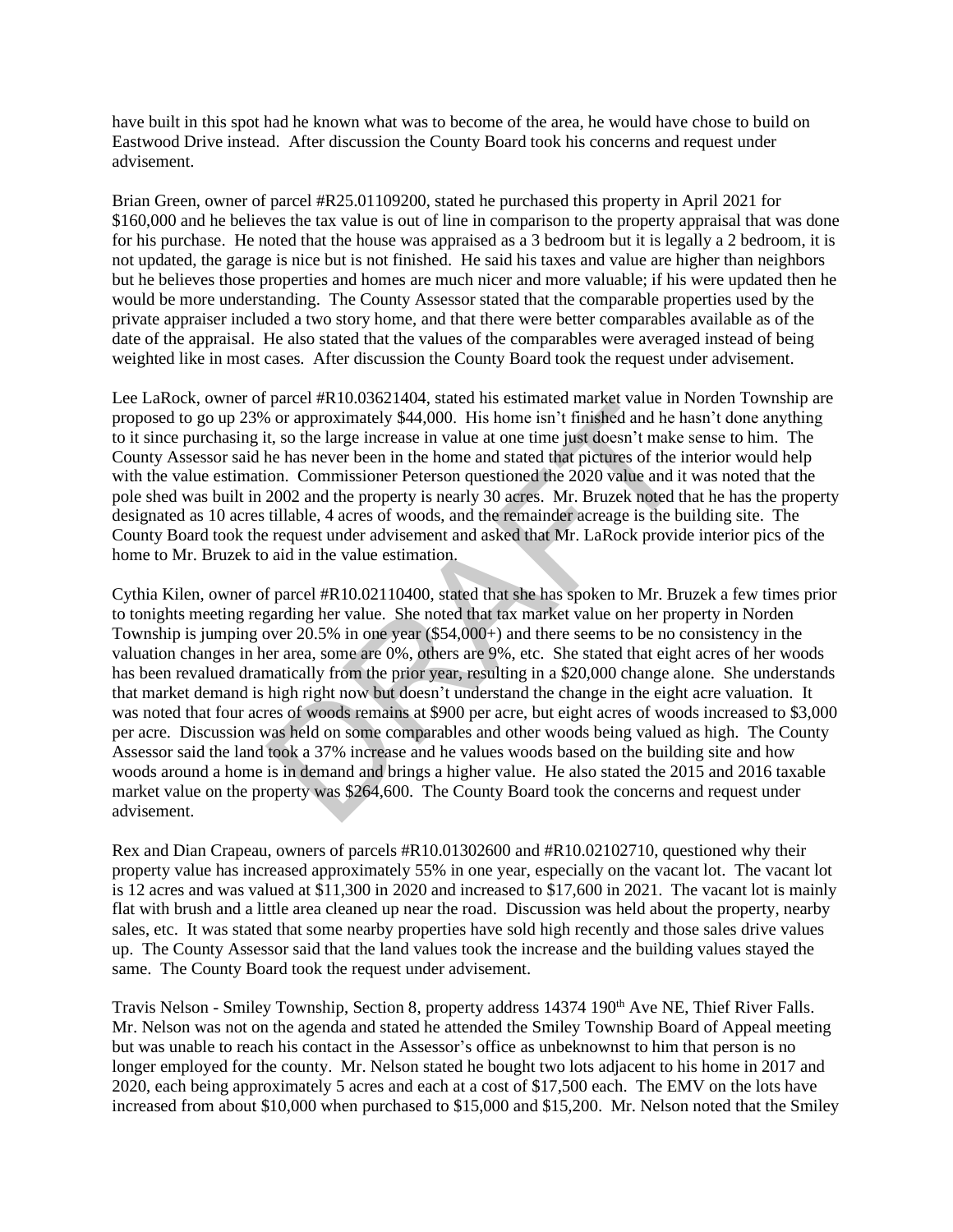board did not make any changes to his value. The County Assessor stated that these lots are buildable and are valued at \$3,000/acre.

After discussion, the following actions were taken:

Gordon and Mary Myklebust properties (#R25.10002520, R25.100002420). After discussion no action was taken on the value of the properties.

Mike Lorenson property (#R25.11002850): After discussion no action was taken on the value of the property.

Brian Green property (#R25.01109200): It was noted that the property appraised at \$173,000 and was purchased by Mr. Green for \$160,000. After discussion Mr. Bruzek recommended a value of \$175,700. Motioned by Commissioner Nelson, seconded by Commissioner Tveitbakk, to set the value of the Brian Green property (#R25.01109200) at \$175,000. Upon roll call vote: Nelson – Aye, Lawrence – Aye, Peterson – Aye, Sorenson – Aye, Tveitbakk – Aye. Motion carried.

Motioned by Commissioner Lawrence, seconded by Commissioner Nelson, to set the value on the Lee LaRock property (#R25.03621404) at \$240,000. Upon roll call vote: Nelson – Aye, Lawrence – Aye, Peterson – Aye, Sorenson – Aye, Tveitbakk – Aye. Motion carried.

Motioned by Commissioner Tveitbakk, seconded by Commissioner Sorenson, to set the value on the Cynthia Kilen property (#R10.021110400) at \$310,300. Upon roll call vote: Nelson – Aye, Lawrence – Aye, Peterson – Aye, Sorenson – Aye, Tveitbakk – Aye. Motion carried.

Motioned by Commissioner Nelson, seconded by Commissioner Tveitbakk, to set the value of the Rex and Dian Crapeau property (#R10.01302710 - vacant lot) at \$14,000. Upon roll call vote: Nelson – Aye, Lawrence – Aye, Peterson – Aye, Sorenson – Aye, Tveitbakk – Aye. Motion carried. No action was taken on the value of the other parcel.  $109200$  at  $3175,000$ . Open for tail vote. Netson – Aye, L<br>
son – Aye, Tveitbakk – Aye. Motion carried.<br>  $2503621404$  at \$240,000. Upon roll call vote: Nelson – Aye, L<br>
sioner Lawrence, seconded by Commissioner Nelson –

The County Assessor then reviewed the actions taken by the Township and City Board of Appeal and Equalization meetings, the tillable section averages, and the township average values.

Moved by Commissioner Tveitbakk, seconded, by Commissioner Sorenson, that the real and personal property values as returned by the Local Board of Appeal and Equalization meetings and submitted by the County Assessor be accepted and approved. Motion unanimously carried.

Motioned by Commissioner Lawrence, seconded by Commissioner Nelson, to adjourn the County Board of Appeal and Equalization meeting at 8:41 p.m. Motion carried.

ATTEST:

Jennifer Herzberg, Auditor-Treasurer Neil Peterson, Chairman Pennington County Board of Commissioners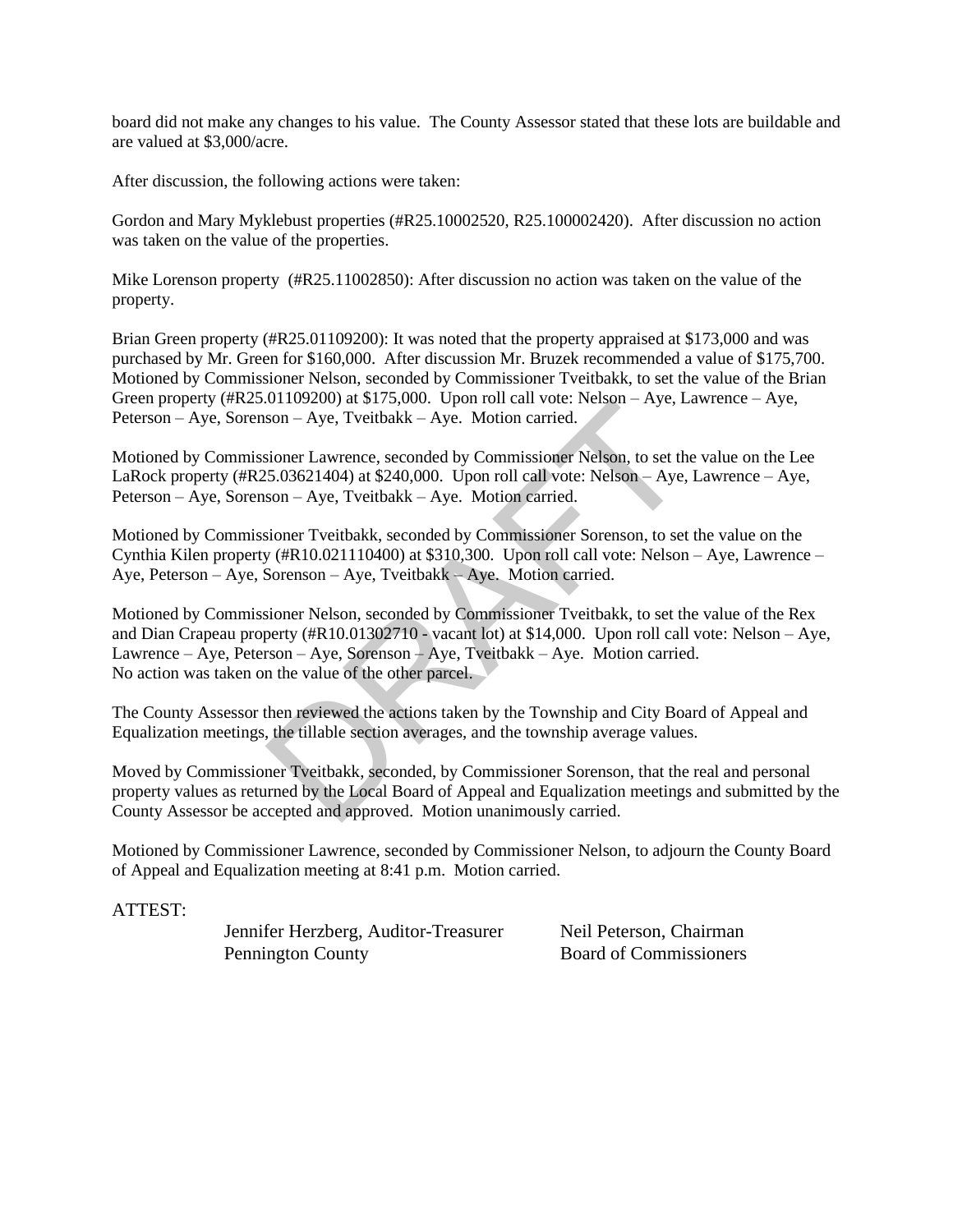| Linda                                     |            | <b>Pennington County Financial System</b>                                                                | <b>ET INTEGRATED</b><br>FINANCIAL SYSTEMS |
|-------------------------------------------|------------|----------------------------------------------------------------------------------------------------------|-------------------------------------------|
| 6/21/21                                   | 10:13AM    | Audit List for Board COMMISSIONER'S VOUCHERS ENTRIES                                                     | Page 1                                    |
| Print List in Order By:                   | $\sqrt{1}$ | 1 - Fund (Page Break by Fund)<br>2 - Department (Totals by Dept)<br>3 - Vendor Number<br>4 - Vendor Name |                                           |
| Explode Dist. Formulas Y                  |            |                                                                                                          |                                           |
| Paid on Behalf Of Name<br>on Audit List?: |            | N                                                                                                        |                                           |
| Type of Audit List:                       |            | $\mathsf{D}$<br>D - Detailed Audit List<br>S - Condensed Audit List                                      |                                           |
| Save Report Options?:                     |            | N                                                                                                        |                                           |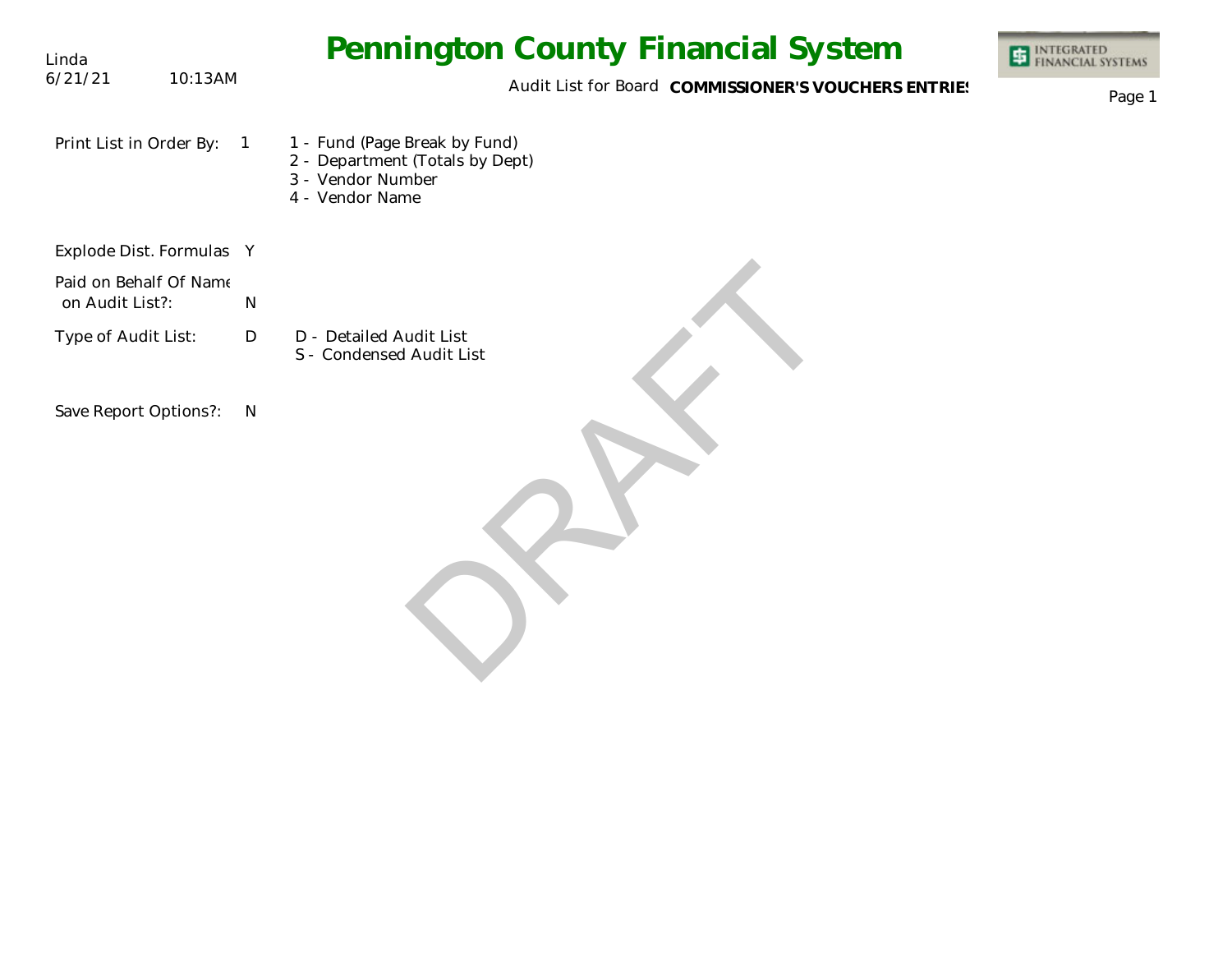### Audit List for Board COMMISSIONER'S VOUCHERS ENTRIES<br>Page 2

INTEGRATED<br>FINANCIAL SYSTEMS

|     |           | Vendor Name                   | Rpt  |           | Warrant Description            | Invoice $#$        | Account/Formula Descripti 1099          |              |
|-----|-----------|-------------------------------|------|-----------|--------------------------------|--------------------|-----------------------------------------|--------------|
|     |           | No. Account/Formula           | Accr | Amount    | Service Dates                  | Paid On Bhf #      | On Behalf of Name                       |              |
|     | 1011      | <b>ACE HARDWARE</b>           |      |           |                                |                    |                                         |              |
| 240 |           | 01-201-000-0000-6405          |      | 14.45     | <b>KEYS MADE</b>               | 76186              | <b>GENERAL SUPPLIES</b>                 | N            |
| 241 |           | 01-218-000-0000-6300          |      | 7.47      | <b>CLAMPS/DECK CABLE</b>       | 76351              | REPAIRS & MAINTENANCE                   | N            |
| 242 |           | 01-218-000-0000-6300          |      | 19.87     | SUPPLIES - ROOF EXHAUST VENT   | 77032              | <b>REPAIRS &amp; MAINTENANCE</b>        | N            |
| 243 |           | 01-218-000-0000-6300          |      | 9.99      | AC REPAIR - DISPATCH           | 77880              | <b>REPAIRS &amp; MAINTENANCE</b>        | N            |
| 244 |           | 01-218-000-0000-6300          |      | 179.88    | REPLACE LIGHTS - OLD LEC       | 77935              | <b>REPAIRS &amp; MAINTENANCE</b>        | $\mathsf{N}$ |
| 245 |           | 01-220-000-0000-6403          |      | 7.16      | MR CLEAN ERASERS               | 78095              | JANITORIAL SUPPLIES-LEC SHARE           | N            |
| 246 |           | 01-218-000-0000-6300          |      | 12.99     | <b>ROLLERS</b>                 | 78191              | <b>REPAIRS &amp; MAINTENANCE</b>        | N            |
| 248 |           | 01-218-000-0000-6300          |      | $12.99 -$ | RETURNED ROLLERS               | 78192              | <b>REPAIRS &amp; MAINTENANCE</b>        | N            |
| 247 |           | 01-218-000-0000-6300          |      | 9.99      | ROLLERS - BASEMENT SEALANT     | 78193              | <b>REPAIRS &amp; MAINTENANCE</b>        | N            |
|     | 1011      | ACE HARDWARE                  |      | 248.81    | 9 Transactions                 |                    |                                         |              |
|     |           |                               |      |           |                                |                    |                                         |              |
|     | 2537      | <b>BALLISTIC DEFENSE LLC</b>  |      |           |                                |                    |                                         |              |
| 187 |           | 01-252-000-0000-6330          |      | 1,200.00  | FIREARM INSTRUCTOR COURSE      |                    | TRAVEL & EXPENSE                        | N            |
|     | 2537      | <b>BALLISTIC DEFENSE LLC</b>  |      | 1,200.00  | 1 Transactions                 |                    |                                         |              |
|     |           |                               |      |           |                                |                    |                                         |              |
|     | 2050      | <b>BREDESON SUPPLY</b>        |      |           |                                |                    |                                         |              |
| 1   |           | 01-601-000-0000-6401          |      | 21.74     | OFFICE SUPPLIES                | 135497             | SUPPLIES - EXTENSION                    | N            |
| 2   |           | 01-601-000-0000-6401          |      | 14.60     | <b>OFFICE SUPPLIES</b>         | 473037             | SUPPLIES - EXTENSION                    | N            |
| 3   |           | 01-601-000-0000-6401          |      | 49.87     | OFFICE SUPPLIES                | 473043             | SUPPLIES - EXTENSION                    | N            |
|     | 2050      | <b>BREDESON SUPPLY</b>        |      | 86.21     | 3 Transactions                 |                    |                                         |              |
|     |           |                               |      |           |                                |                    |                                         |              |
|     | 2307      | <b>BRODIN COMFORT SYSTEMS</b> |      |           |                                |                    |                                         |              |
| 152 |           | 01-218-000-0000-6300          |      | 86.00     | LABOR - DISPATCH - CHK COOLING | 60671              | <b>REPAIRS &amp; MAINTENANCE</b>        | N            |
|     | 2307      | <b>BRODIN COMFORT SYSTEMS</b> |      | 86.00     | 1 Transactions                 |                    |                                         |              |
|     |           |                               |      |           |                                |                    |                                         |              |
|     | 99999997  | BROWN/LINDA                   |      |           |                                |                    |                                         |              |
|     |           | 01-801-000-0000-6801          |      | 15.00     | DISPOSAL - 3 MONITORS          | 6821               | MISCELLANEOUS EXPENSE                   | N            |
|     | 999999997 | BROWN/LINDA                   |      | 15.00     | 1 Transactions                 |                    |                                         |              |
|     |           |                               |      |           |                                |                    |                                         |              |
|     | 3328      | CELLEBRITE INC.               |      |           |                                |                    |                                         |              |
| 230 |           | 01-220-000-0000-6263          |      | 600.00    | UFED TOUCH ULTIMATE SW RENEWAL | <b>INVUS226565</b> | <b>COMPUTER SERVICES &amp; SUPPLIES</b> | N            |
|     | 3328      | CELLEBRITE INC.               |      | 600.00    | 1 Transactions                 |                    |                                         |              |
|     |           |                               |      |           |                                |                    |                                         |              |
|     | 3352      | CHARM-TEX INC                 |      |           |                                |                    |                                         |              |
| 116 |           | 01-251-000-0000-6416          |      | 74.49     | <b>WASHCLOTHS</b>              | 251060             | <b>CLOTHING SUPPLIES - JAIL</b>         | N            |
| 117 |           | 01-251-000-0000-6416          |      | 62.85     | SANDALS                        | 251762             | <b>CLOTHING SUPPLIES - JAIL</b>         | N            |
|     | 3352      | <b>CHARM-TEX INC</b>          |      | 137.34    | 2 Transactions                 |                    |                                         |              |

**999999997 CLIA LABORATORY**

Linda 6/21/21 10:13AM

**1** County Revenue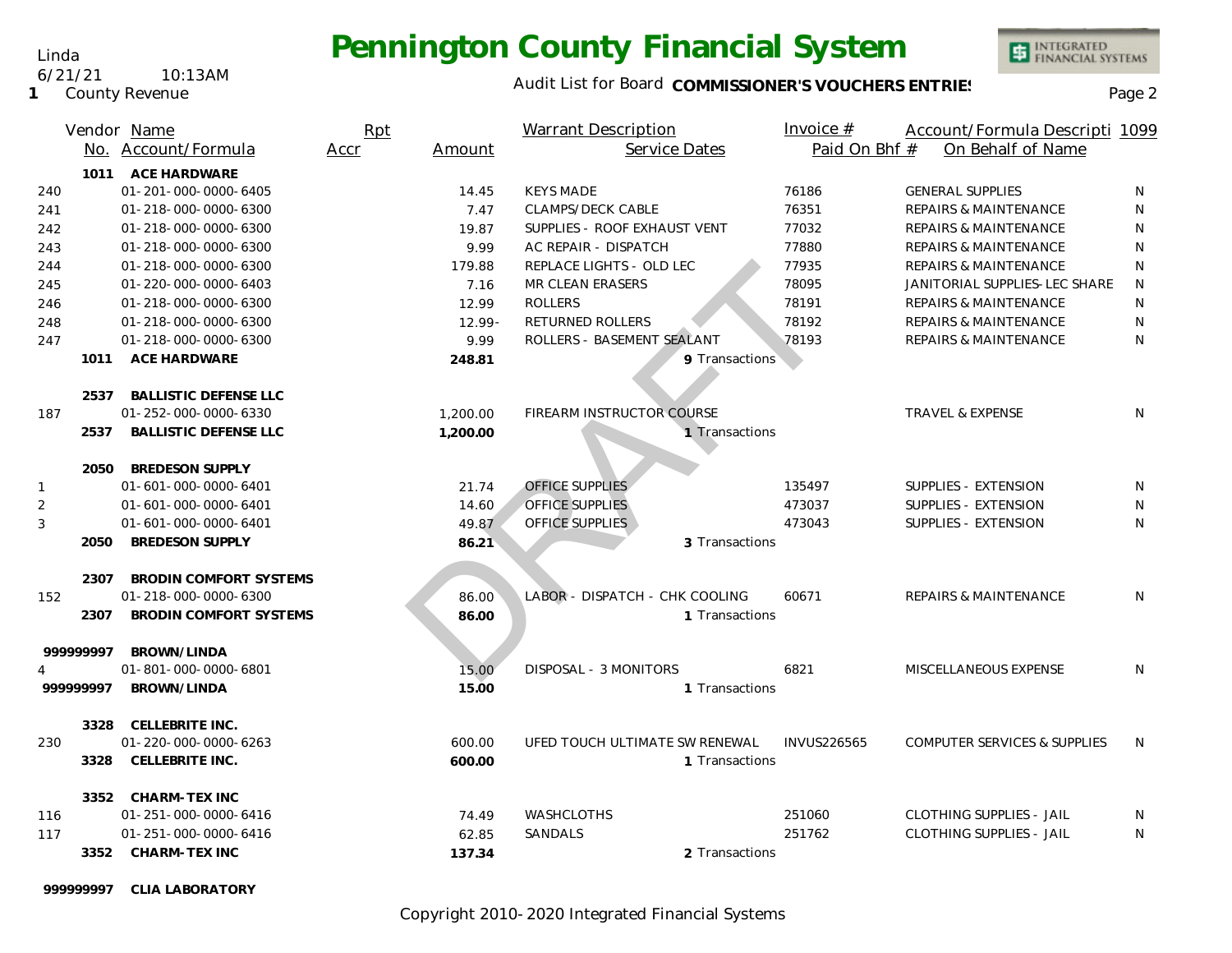Linda

**1** County Revenue

6/21/21 10:13AM

Audit List for Board COMMISSIONER'S VOUCHERS ENTRIES<br>Page 3

INTEGRATED<br>FINANCIAL SYSTEMS

|                |           | Rpt<br>Vendor Name                       |          | Warrant Description            | Invoice $#$     | Account/Formula Descripti 1099   |   |
|----------------|-----------|------------------------------------------|----------|--------------------------------|-----------------|----------------------------------|---|
|                |           | No. Account/Formula<br>Accr              | Amount   | Service Dates                  | Paid On Bhf #   | On Behalf of Name                |   |
| 176            | 999999997 | 01-251-000-0000-6255                     | 180.00   | COVID RAPID TESTING LICENSE    | 24D2226036      | MEDICAL - LOCAL                  | N |
|                |           | <b>CLIA LABORATORY</b>                   | 180.00   | 1 Transactions                 |                 |                                  |   |
|                | 3311      | COLE PAPERS, INC.                        |          |                                |                 |                                  |   |
| 5              |           | 01-218-000-0000-6300                     | 199.00   | MOPBUCKET/WRINGER COMBO        | 9993745         | <b>REPAIRS &amp; MAINTENANCE</b> | N |
| $\overline{7}$ |           | 01-111-000-0000-6403                     | 36.48    | <b>DISPOSAL BAGS</b>           | 9995438         | JANITORIAL SUPPLIES - COURTHOL N |   |
| 6              |           | 01-218-000-0000-6403                     | 36.48    | <b>DISPOSAL BAGS</b>           | 9995438         | <b>JANITORIAL SUPPLIES</b>       | N |
| 221            |           | 01-111-000-0000-6300                     | 195.50   | MOPBUCKET/WRINGER COMBO        | 9998799         | <b>REPAIRS &amp; MAINTENANCE</b> | N |
| 222            |           | 01-800-000-0000-6300                     | 195.50   | MOPBUCKET/WRINGER COMBO        | 9998799         | REPAIRS & MAINTENANCE            | N |
|                | 3311      | COLE PAPERS, INC.                        | 662.96   | 5 Transactions                 |                 |                                  |   |
|                |           | 4310 D & T VENTURES                      |          |                                |                 |                                  |   |
| 8              |           | 01-070-000-0000-6301                     | 450.00   | PROPERTY TAX WEBSITE           | 301057          | MAINTENANCE AGREEMENT            | N |
|                |           | 4310 D & T VENTURES                      | 450.00   | 1 Transactions                 |                 |                                  |   |
|                |           |                                          |          |                                |                 |                                  |   |
|                |           | 13483 DEPT OF CORRECTIONS FINANCIAL SERV |          |                                |                 |                                  |   |
| 216            |           | 01-251-000-0000-6801                     | 1,974.00 | <b>MARCH STS WAGES</b>         | 605426          | MISCELLANEOUS EXPENSE - JAIL     | N |
| 178            |           | 01-251-000-0000-6801                     | 1,120.00 | <b>APRIL STS WAGES</b>         | 658349          | MISCELLANEOUS EXPENSE - JAIL     | N |
| 177            |           | 01-251-000-0000-6801                     | 2,256.00 | <b>MAY STS WAGES</b>           | 658364          | MISCELLANEOUS EXPENSE - JAIL     | N |
|                | 13483     | DEPT OF CORRECTIONS FINANCIAL SERV       | 5,350.00 | 3 Transactions                 |                 |                                  |   |
|                | 6001      | FALLS DIVERSE ABILITIES CORPORATION      |          |                                |                 |                                  |   |
| 38             |           | 01-501-000-0000-6262                     | 84.00    | CLEAN AUDITORIUM               | 17603           | OTHER SERVICES                   | N |
| 39             |           | 01-501-000-0000-6262                     | 61.20    | <b>CLEAN AUDITORIUM</b>        | 17629           | <b>OTHER SERVICES</b>            | N |
|                | 6001      | FALLS DIVERSE ABILITIES CORPORATION      | 145.20   | 2 Transactions                 |                 |                                  |   |
|                |           |                                          |          |                                |                 |                                  |   |
|                |           | 6313 FALLS TOWING                        |          |                                |                 |                                  |   |
| 151            |           | 01-201-000-0000-6801                     | 150.00   | TOW - CHEVY 1500 21-1885       | 15234           | MISCELLANEOUS EXPENSE            | Y |
|                |           | 6313 FALLS TOWING                        | 150.00   | 1 Transactions                 |                 |                                  |   |
|                |           | 7317 GALLS, LLC                          |          |                                |                 |                                  |   |
| 135            |           | 01-220-000-0000-6420                     | 99.58    | 2 UNIFORM SHIRTS - AB          | 18388895        | <b>UNIFORMS</b>                  | N |
| 136            |           | 01-220-000-0000-6420                     | 149.30   | 3 UNIFORM SHIRTS - AB          | 18389400        | <b>UNIFORMS</b>                  | N |
| 138            |           | 01-201-000-0000-6420                     | 90.55    | CUFF - MAGAZINE HOLDER #01 #11 | 18434376        | <b>UNIFORMS</b>                  | N |
| 137            |           | 01-251-000-0000-6405                     | 35.30    | PBT MOUTHPIECES                | 18455636        | <b>GENERAL SUPPLIES - JAIL</b>   | N |
| 134            |           | 01-201-000-0000-6631                     | 476.74   | ALCO - SENSOR HANDHELD #08     | 18457241        | <b>FURNITURE &amp; EQUIPMENT</b> | N |
|                | 7317      | <b>GALLS, LLC</b>                        | 851.47   | 5 Transactions                 |                 |                                  |   |
|                | 7017      | <b>GRAND VIEW LODGE</b>                  |          |                                |                 |                                  |   |
| 77             |           | 01-121-000-0000-6330                     | 760.20   | ANNUAL CVSO TRAINING CONF      | $9/12/-9/15/21$ | <b>TRAVEL &amp; EXPENSE</b>      | N |
|                |           |                                          |          |                                |                 |                                  |   |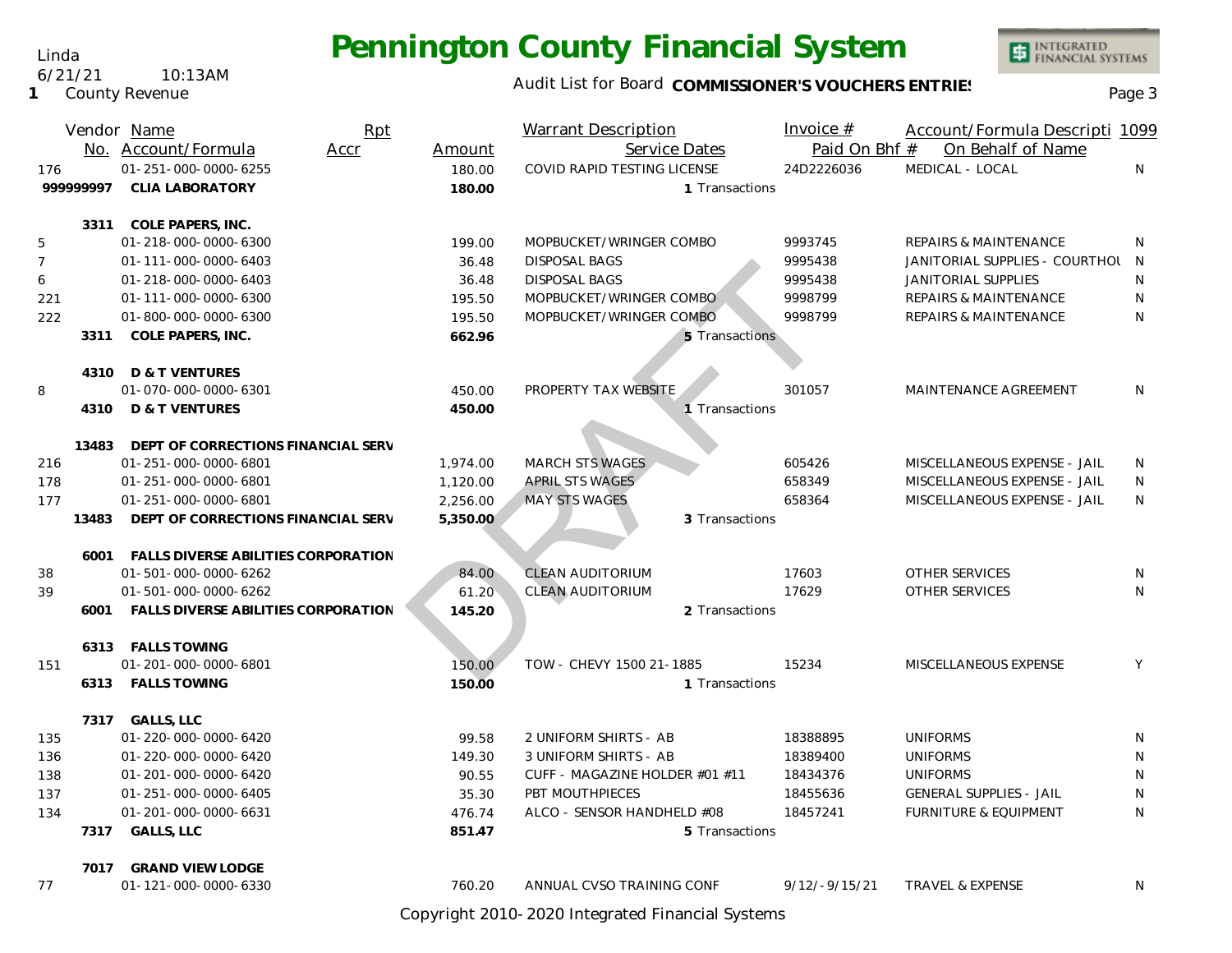Linda 6/21/21 10:13AM

**1** County Revenue

### Audit List for Board COMMISSIONER'S VOUCHERS ENTRIES<br>Page 4

INTEGRATED<br>FINANCIAL SYSTEMS

|           |       | Vendor Name<br>No. Account/Formula<br>7017 GRAND VIEW LODGE | Rpt<br>Accr<br>Amount<br>760.20 | <b>Warrant Description</b><br>Service Dates | Invoice $#$<br>Paid On Bhf #<br>1 Transactions | Account/Formula Descripti 1099<br>On Behalf of Name |    |
|-----------|-------|-------------------------------------------------------------|---------------------------------|---------------------------------------------|------------------------------------------------|-----------------------------------------------------|----|
|           |       | 8315 HUBERT OUTDOOR POWER                                   |                                 |                                             |                                                |                                                     |    |
| 121       |       | 01-255-000-0000-6300                                        | 80.63                           | FILES, OIL                                  | 186636                                         | <b>REPAIRS &amp; MAINTENANCE</b>                    | Y  |
|           | 8315  | <b>HUBERT OUTDOOR POWER</b>                                 | 80.63                           |                                             | 1 Transactions                                 |                                                     |    |
|           |       | 8014 HUGOS #7                                               |                                 |                                             |                                                |                                                     |    |
| 9         |       | 01-003-000-0000-6330                                        | 9.99                            | FOOD FOR MEETING - 6-8-21                   | 1155                                           | <b>TRAVEL &amp; EXPENSE</b>                         | N  |
|           | 8014  | HUGOS #7                                                    | 9.99                            |                                             | 1 Transactions                                 |                                                     |    |
| 999999997 |       | KALASH/SARAH                                                |                                 |                                             |                                                |                                                     |    |
| 123       |       | 01-251-000-0000-6420                                        | 53.61                           | UNIFORM ALLOWANCE REIMBURSE                 |                                                | <b>JAILER UNIFORMS</b>                              | N  |
| 99999997  |       | KALASH/SARAH                                                | 53.61                           |                                             | 1 Transactions                                 |                                                     |    |
|           | 11315 | KILEN/CYNTHIA                                               |                                 |                                             |                                                |                                                     |    |
| 35        |       | 01-601-000-0000-6330                                        | 146.16                          | MILEAGE - MAY - PROGRAMMING                 |                                                | TRAVEL & EXPENSE                                    | N  |
|           | 11315 | KILEN/CYNTHIA                                               | 146.16                          |                                             | 1 Transactions                                 |                                                     |    |
| 999999997 |       | LACOURSIERE/MAX                                             |                                 |                                             |                                                |                                                     |    |
| 41        |       | 01-091-000-0000-6241                                        | 252.00                          | <b>LAW LICENSE RENEWAL</b>                  |                                                | <b>DUES</b>                                         | N  |
| 99999997  |       | LACOURSIERE/MAX                                             | 252.00                          |                                             | 1 Transactions                                 |                                                     |    |
|           |       | 12037 LEE PLUMBING & HEATING                                |                                 |                                             |                                                |                                                     |    |
| 40        |       | 01-111-000-0000-6300                                        | 223.73                          | FLUSH VALVE REPAIR PART                     | 84108                                          | <b>REPAIRS &amp; MAINTENANCE</b>                    | N  |
|           | 12037 | LEE PLUMBING & HEATING                                      | 223.73                          |                                             | 1 Transactions                                 |                                                     |    |
|           |       | 12324 LOVLY/DAVID                                           |                                 |                                             |                                                |                                                     |    |
| 172       |       | 01-252-000-0000-6330                                        | 9.13                            | MEAL REIMBURSE - FIREARMS TRN               | 61021                                          | <b>TRAVEL &amp; EXPENSE</b>                         | N  |
| 173       |       | 01-252-000-0000-6330                                        | 12.10                           | MEAL REIMBURSE - FIREARMS TRN               | 61021                                          | <b>TRAVEL &amp; EXPENSE</b>                         | N  |
| 165       |       | 01-252-000-0000-6330                                        | 10.10                           | MEAL REIMBURSE - FIREARMS TRN               | 6621                                           | TRAVEL & EXPENSE                                    | N  |
| 166       |       | 01-252-000-0000-6330                                        | 8.29                            | MEAL REIMBURSE - FIREARMS TRN               | 6721                                           | TRAVEL & EXPENSE                                    | N  |
| 167       |       | 01-252-000-0000-6330                                        | 14.37                           | MEAL REIMBURSE - FIREARMS TRN               | 6721                                           | TRAVEL & EXPENSE                                    | N  |
| 168       |       | 01-252-000-0000-6330                                        | 27.20                           | MEAL REIMBURSE - FIREARMS TRN               | 6721                                           | TRAVEL & EXPENSE                                    | N  |
| 169       |       | 01-252-000-0000-6330                                        | 10.50                           | MEAL REIMBURSE - FIREARMS TRN               | 6821                                           | TRAVEL & EXPENSE                                    | N  |
| 170       |       | 01-252-000-0000-6330                                        | 10.10                           | MEAL REIMBURSE - FIREARMS TRN               | 6921                                           | <b>TRAVEL &amp; EXPENSE</b>                         | N  |
| 171       |       | 01-252-000-0000-6330                                        | 9.38                            | MEAL REIMBURSE - FIREARMS TRN               | 6921                                           | <b>TRAVEL &amp; EXPENSE</b>                         | N  |
|           | 12324 | LOVLY/DAVID                                                 | 111.17                          |                                             | 9 Transactions                                 |                                                     |    |
|           | 13498 | MARCO TECHNOLOGIES LLC                                      |                                 |                                             |                                                |                                                     |    |
| 13        |       | 01-601-000-0000-6301                                        | 75.27                           | COPIER MAINTENANCE AGREEMENT                | INV8757144                                     | <b>MAINTENANCE AGREEMENT</b>                        | N. |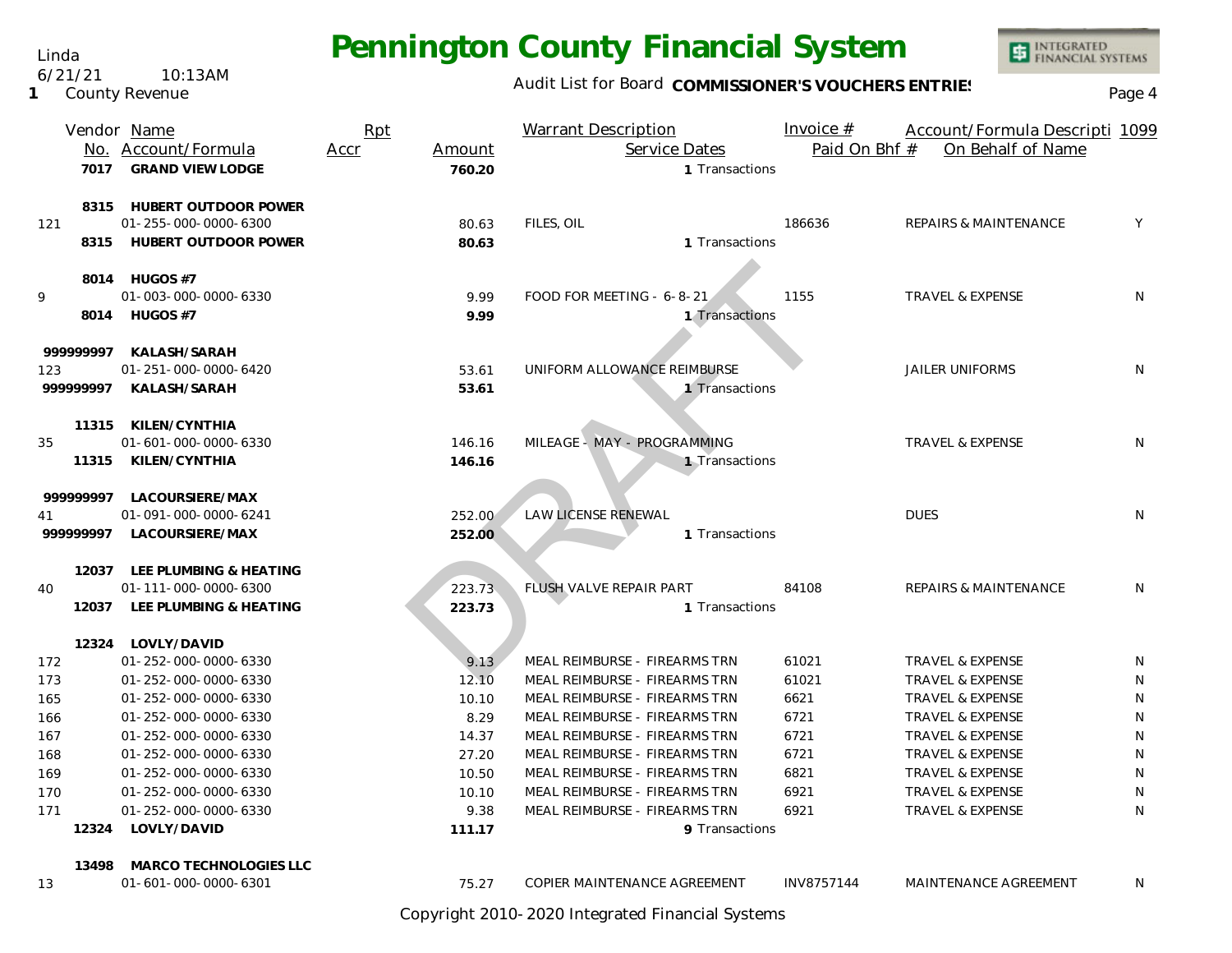Linda 6/21/21 10:13AM

**1** County Revenue

### Audit List for Board COMMISSIONER'S VOUCHERS ENTRIES<br>Page 5

INTEGRATED<br>FINANCIAL SYSTEMS

|     |       | Vendor Name                   | Rpt  |           | <b>Warrant Description</b>             | Invoice $#$   | Account/Formula Descripti 1099  |   |
|-----|-------|-------------------------------|------|-----------|----------------------------------------|---------------|---------------------------------|---|
|     |       | No. Account/Formula           | Accr | Amount    | Service Dates                          | Paid On Bhf # | On Behalf of Name               |   |
| 12  |       | 01-091-000-0000-6301          |      | 111.43    | EQ767167 MAINTENANCE AGREEMENT         | INV8789080    | MAINTENANCE AGREEMENT           | N |
| 11  |       | 01-101-000-0000-6301          |      | 15.20     | EQ442257 MAINTENANCE AGREEMENT         | INV8797723    | MAINTENANCE AGREEMENT           | N |
|     | 13498 | MARCO TECHNOLOGIES LLC        |      | 201.90    | 3 Transactions                         |               |                                 |   |
|     |       |                               |      |           |                                        |               |                                 |   |
|     | 13226 | MCKESSON MEDICAL SURGICAL     |      |           |                                        |               |                                 |   |
| 113 |       | 01-251-000-0000-6255          |      | 56.46     | <b>GLASSES</b>                         | 18169771      | MEDICAL - LOCAL                 | N |
| 112 |       | 01-251-000-0000-6255          |      | 135.20    | ORASOL/MOM/WIPES                       | 18244430      | MEDICAL - LOCAL                 | N |
|     | 13226 | MCKESSON MEDICAL SURGICAL     |      | 191.66    | 2 Transactions                         |               |                                 |   |
|     |       |                               |      |           |                                        |               |                                 |   |
|     | 13535 | MEND CORRECTIONAL CARE, PLLC  |      |           |                                        |               |                                 |   |
| 114 |       | 01-251-000-0000-6255          |      | 7,650.00  | <b>HEALTHCARE - JUNE</b>               | 5745          | MEDICAL - LOCAL                 | 6 |
| 115 |       | 01-251-000-0000-6255          |      | 17.98     | E-KIT MEDS                             | 5769          | MEDICAL - LOCAL                 | 6 |
|     | 13535 | MEND CORRECTIONAL CARE, PLLC  |      | 7,667.98  | 2 Transactions                         |               |                                 |   |
|     | 13589 | MIKE'S AUTOMOTIVE CENTER INC. |      |           |                                        |               |                                 |   |
| 119 |       | 01-201-000-0000-6304          |      | 133.38    | AIR DOOR ACTUATOR #1                   | 1074          | REPAIR & MAINTENANCE - SQUAD! N |   |
|     | 13589 | MIKE'S AUTOMOTIVE CENTER INC. |      | 133.38    | 1 Transactions                         |               |                                 |   |
|     |       |                               |      |           |                                        |               |                                 |   |
|     | 13322 | MINNESOTA STATE TREASURER     |      |           |                                        |               |                                 |   |
| 19  |       | 01-101-000-0000-6801          |      | 12.00     | <b>REGISTERED LAND</b>                 |               | MISCELLANEOUS EXPENSE - RECOR N |   |
| 15  |       | 01-101-000-0000-6825          |      | 1,050.00  | MARRIAGE SURCHARGE                     |               | MARRIAGE SURCHARGES MN - REC N  |   |
| 18  |       | 01-101-000-0000-6827          |      | 2,268.00  | <b>RECORDER &amp; REGISTRAR'S FEES</b> |               | <b>STATE SURCHARGES</b>         | N |
| 14  |       | 01-101-000-0000-6829          |      | 198.00    | CHILDREN'S SURCHARGE                   |               | CHILDREN SURCHARGE MN - RECO N  |   |
| 16  |       | 01-101-000-0000-6831          |      | 584.00    | <b>BIRTH/DEATH SURCHARGE</b>           |               | BIRTH/DEATH CERTIF SURCHARGE    | N |
| 17  |       | 01-101-000-0000-6848          |      | 660.00    | <b>BIRTH RECORD SURCHARGE</b>          |               | <b>BIRTH DEFECT SURCHARGE</b>   | N |
|     | 13322 | MINNESOTA STATE TREASURER     |      | 4,772.00  | 6 Transactions                         |               |                                 |   |
|     |       |                               |      |           |                                        |               |                                 |   |
|     | 13355 | MN COUNTIES COMPUTER COOP     |      |           |                                        |               |                                 |   |
| 45  |       | 01-070-000-0000-6263          |      | 8,694.00  | 21 2ND QTR - TAX SUPPORT               | 2104051       | COMPUTER SERVICES - DP          | N |
| 46  |       | 01-070-000-0000-6263          |      | 412.50    | 21 2ND QTR - BETA TESTING              | 2104051       | <b>COMPUTER SERVICES - DP</b>   | N |
| 47  |       | 01-070-000-0000-6263          |      | 600.00    | 21 2ND QTR - ENHANCEMENT FUND          | 2104051       | COMPUTER SERVICES - DP          | N |
| 48  |       | 01-070-000-0000-6263          |      | 3,214.00  | 21 2ND QTR - CAMA MAINT & SUPP         | 2104051       | <b>COMPUTER SERVICES - DP</b>   | N |
| 49  |       | 01-070-000-0000-6263          |      | 1,256.00  | 21 2ND QTR - PAYMATE                   | 2104051       | COMPUTER SERVICES - DP          | N |
| 50  |       | 01-070-000-0000-6263          |      | 383.25    | 21 2ND QTR - CAPITAL ASSETS            | 2104051       | <b>COMPUTER SERVICES - DP</b>   | N |
| 217 |       | 01-041-000-0000-6330          |      | 90.00     | ANNUAL CONF REGISTRATION               | 2106078       | TRAVEL & EXPENSE                | N |
|     | 13355 | MN COUNTIES COMPUTER COOP     |      | 14,649.75 | 7 Transactions                         |               |                                 |   |
|     | 13324 | MN SHERIFFS ASSOCIATION       |      |           |                                        |               |                                 |   |
| 234 |       | 01-251-000-0000-6245          |      | 190.00    | JAIL CONFERENCE - BN                   | 236510        | CONTINUING EDUCATION            | N |
| 235 |       | 01-251-000-0000-6245          |      | 190.00    | JAIL CONFERENCE - DC                   | 236510        | CONTINUING EDUCATION            | N |
|     |       |                               |      |           |                                        |               |                                 |   |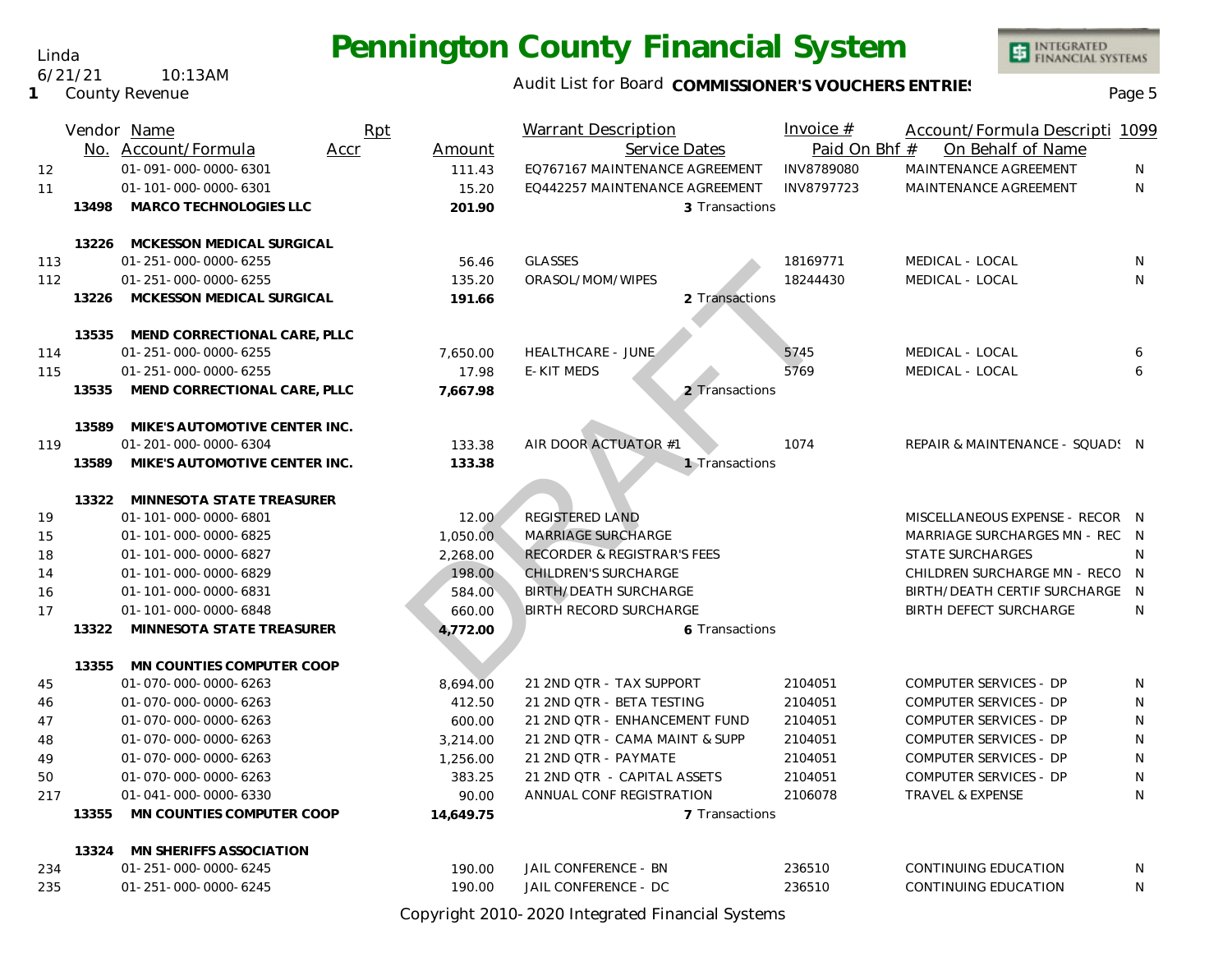### Audit List for Board COMMISSIONER'S VOUCHERS ENTRIES<br>Page 6

|     |       | Vendor Name                                               | Rpt  |           | <b>Warrant Description</b>                 | Invoice $#$   | Account/Formula Descripti 1099   |   |
|-----|-------|-----------------------------------------------------------|------|-----------|--------------------------------------------|---------------|----------------------------------|---|
|     |       | No. Account/Formula                                       | Accr | Amount    | Service Dates                              | Paid On Bhf # | On Behalf of Name                |   |
| 236 |       | 01-251-000-0000-6245                                      |      | 190.00    | JAIL CONFERENCE - 01                       | 236510        | CONTINUING EDUCATION             | N |
| 237 |       | 01-251-000-0000-6245                                      |      | 190.00    | JAIL CONFERENCE - 02                       | 236510        | CONTINUING EDUCATION             | N |
| 238 |       | 01-251-000-0000-6245                                      |      | 190.00    | JAIL CONFERENCE - TB                       | 236510        | CONTINUING EDUCATION             | N |
| 239 |       | 01-251-000-0000-6245                                      |      | 190.00    | JAIL CONFERENCE - JW                       | 236510        | CONTINUING EDUCATION             | N |
|     | 13324 | MN SHERIFFS ASSOCIATION                                   |      | 1,140.00  | 6 Transactions                             |               |                                  |   |
|     |       |                                                           |      |           |                                            |               |                                  |   |
|     |       | 13425 MOTOROLA                                            |      |           |                                            |               |                                  |   |
| 104 |       | 01-223-000-0000-6631                                      |      | 10,709.74 | ARMOUR SERVICE AGREEMENT 2021              | 8230318593    | <b>FURNITURE &amp; EQUIPMENT</b> | N |
|     | 13425 | MOTOROLA                                                  |      | 10,709.74 | 1 Transactions                             |               |                                  |   |
|     |       |                                                           |      |           |                                            |               |                                  |   |
|     | 14479 | NORTH STAR POLYGRAPH & FORENSIC S                         |      |           |                                            |               |                                  |   |
| 21  | 14479 | 01-091-000-0000-6261<br>NORTH STAR POLYGRAPH & FORENSIC S |      | 300.00    | <b>FORENSIC SERVICES</b><br>1 Transactions |               | CONSULTING & LEGAL SERVICES-A N  |   |
|     |       |                                                           |      | 300.00    |                                            |               |                                  |   |
|     | 14033 | NORTHERN STATE BANK                                       |      |           |                                            |               |                                  |   |
| 94  |       | 01-201-000-0000-6801                                      |      | 4.00      | REIMBURSE PETTY CASH - USPS                |               | MISCELLANEOUS EXPENSE            | N |
| 95  |       | 01-201-000-0000-6801                                      |      | 4.85      | REIMBURSE PETTY CASH - USPS                |               | MISCELLANEOUS EXPENSE            | N |
| 96  |       | 01-201-000-0000-6801                                      |      | 4.85      | REIMBURSE PETTY CASH - USPS                |               | MISCELLANEOUS EXPENSE            | N |
| 97  |       | 01-201-000-0000-6801                                      |      | 6.19      | REIMBURSE PETTY CASH - USPS                |               | MISCELLANEOUS EXPENSE            | N |
| 99  |       | 01-201-000-0000-6801                                      |      | 15.98     | REIMBURSE PETTY CASH - HUGOS               |               | MISCELLANEOUS EXPENSE            | N |
| 98  |       | 01-251-000-0000-6405                                      |      | 13.30     | REIMBURSE PETTY CASH - WALMART             |               | <b>GENERAL SUPPLIES - JAIL</b>   | N |
| 93  |       | 01-252-000-0000-6330                                      |      | 36.17     | REIMBURSE PETTY CASH - HOLIDAY             |               | <b>TRAVEL &amp; EXPENSE</b>      | N |
| 100 |       | 01-252-000-0000-6330                                      |      | 9.83      | REIMBURSE PETTY CASH - FALLS L             |               | TRAVEL & EXPENSE                 | N |
| 101 |       | 01-252-000-0000-6330                                      |      | 21.01     | REIMBURSE PETTY CASH - FALLS L             |               | TRAVEL & EXPENSE                 | N |
| 102 |       | 01-252-000-0000-6330                                      |      | 5.65      | REIMBURSE PETTY CASH - PETRO               |               | TRAVEL & EXPENSE                 | N |
|     | 14033 | NORTHERN STATE BANK                                       |      | 121.83    | 10 Transactions                            |               |                                  |   |
|     |       |                                                           |      |           |                                            |               |                                  |   |
|     | 14123 | NORTHWEST BEVERAGE INC                                    |      |           |                                            |               |                                  |   |
| 139 |       | 01-251-000-0000-6801                                      |      | 74.25     | WATER (12)                                 | 1222604       | MISCELLANEOUS EXPENSE - JAIL     | N |
| 141 |       | 01-220-000-0000-6801                                      |      | 20.00     | MONTHLY RENTAL - MAY                       | 1223783       | MISCELLANEOUS EXPENSE            | N |
| 142 |       | 01-251-000-0000-6801                                      |      | 10.00     | MONTHLY RENTAL - MAY                       | 1223783       | MISCELLANEOUS EXPENSE - JAIL     | N |
| 140 |       | 01-220-000-0000-6801                                      |      | 88.75     | <b>WATER (13)</b>                          | 1223949       | MISCELLANEOUS EXPENSE            | N |
| 22  |       | 01-091-000-0000-6801                                      |      | 42.25     | WATER BILL - MAY - ATTORNEY                | 1223957       | MISCELLANEOUS EXPENSE            | N |
| 23  |       | 01-601-000-0000-6401                                      |      | 35.25     | WATER BILL - MAY - EXTENSION               | 7961          | SUPPLIES - EXTENSION             | N |
|     | 14123 | NORTHWEST BEVERAGE INC                                    |      | 270.50    | 6 Transactions                             |               |                                  |   |
|     | 15323 | OFFICE DEPOT                                              |      |           |                                            |               |                                  |   |
| 126 |       | 01-201-000-0000-6405                                      |      | 200.97    | 3 TONER - DEPUTY OFFICE                    | 171939968001  | <b>GENERAL SUPPLIES</b>          | N |
| 127 |       | 01-220-000-0000-6401                                      |      | 253.98    | 2 TONER - DISPATCH                         | 171939968001  | <b>SUPPLIES</b>                  | N |
| 128 |       | 01-251-000-0000-6405                                      |      | 501.96    | TONER - JAIL                               | 171939968001  | <b>GENERAL SUPPLIES - JAIL</b>   | N |
|     |       |                                                           |      |           | .                                          |               |                                  |   |

Copyright 2010-2020 Integrated Financial Systems

Linda

#### **1** County Revenue 6/21/21 10:13AM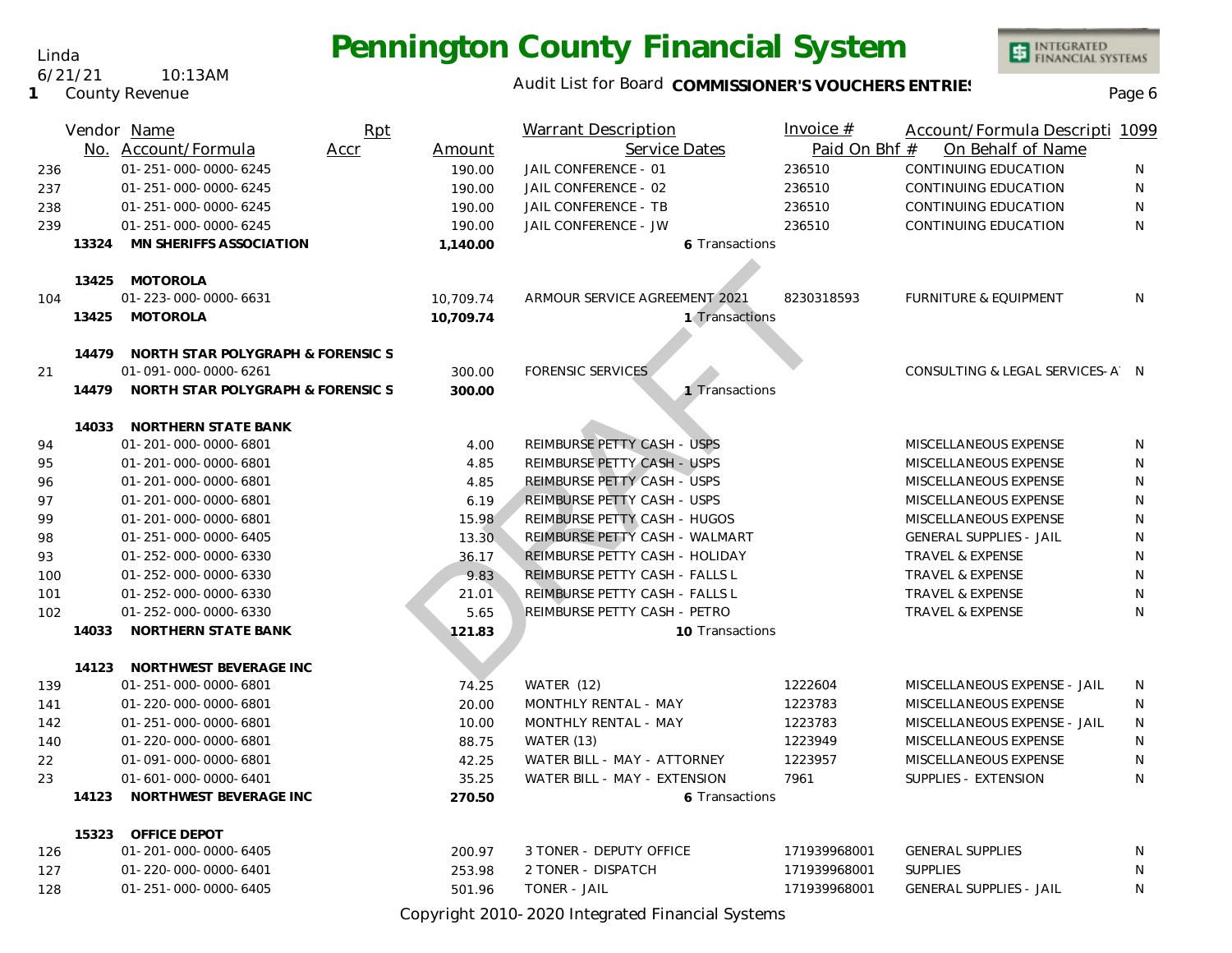#### Audit List for Board COMMISSIONER'S VOUCHERS ENTRIES<br>Page 7

|     |       | Vendor Name                        | Rpt            | <b>Warrant Description</b>     | Invoice $#$         | Account/Formula Descripti 1099   |              |
|-----|-------|------------------------------------|----------------|--------------------------------|---------------------|----------------------------------|--------------|
|     |       | No. Account/Formula                | Accr<br>Amount | Service Dates                  | Paid On Bhf #       | On Behalf of Name                |              |
| 132 |       | 01-251-000-0000-6405               | 139.98         | 2 TONER - TB                   | 173103686001        | <b>GENERAL SUPPLIES - JAIL</b>   | N            |
| 109 |       | 01-251-000-0000-6405               | 60.38          | <b>BINDERS - JAIL</b>          | 174922887001        | <b>GENERAL SUPPLIES - JAIL</b>   | N            |
| 133 |       | 01-251-000-0000-6405               | 379.56         | TONER - JAIL                   | 175153854001        | <b>GENERAL SUPPLIES - JAIL</b>   | $\mathsf{N}$ |
| 131 |       | 01-220-000-0000-6405               | 1.94           | <b>BREAKROOM SUPPLIES</b>      | 175329627001        | <b>GENERAL SUPPLIES</b>          | $\mathsf{N}$ |
| 130 |       | 01-251-000-0000-6405               | 227.78         | $INK - DC$                     | 176302442001        | <b>GENERAL SUPPLIES - JAIL</b>   | $\mathsf{N}$ |
| 129 |       | 01-251-000-0000-6405               | 21.69          | SELF INKING STAMP              | 176686487001        | <b>GENERAL SUPPLIES - JAIL</b>   | N            |
| 25  |       | 01-041-000-0000-6401               | 53.78          | <b>HANGING FOLDERS</b>         | 177258958001        | SUPPLIES - AUDITOR               | N            |
| 24  |       | 01-091-000-0000-6401               | 8.89           | <b>ENVELOPES</b>               | 177258958001        | <b>SUPPLIES</b>                  | N            |
|     | 15323 | OFFICE DEPOT                       | 1,850.91       | 11 Transactions                |                     |                                  |              |
|     |       |                                    |                |                                |                     |                                  |              |
|     | 15329 | OIL BOYZ EXPRESS LUBE INC          |                |                                |                     |                                  |              |
| 120 |       | 01-201-000-0000-6304               | 72.86          | OIL CHANGE/SERVICE #16         | 164822              | REPAIR & MAINTENANCE - SQUAD: N  |              |
| 233 |       | 01-201-000-0000-6304               | 69.67          | OIL CHANGE/SERVICE - CHARGER   | 165139              | REPAIR & MAINTENANCE - SQUAD! N  |              |
| 232 |       | 01-201-000-0000-6304               | 54.70          | OIL CHANGE/SERVICE - #06       | 165142              | REPAIR & MAINTENANCE - SQUAD! N  |              |
|     | 15329 | OIL BOYZ EXPRESS LUBE INC          | 197.23         | 3 Transactions                 |                     |                                  |              |
|     | 15303 | OLSON/DAVID                        |                |                                |                     |                                  |              |
| 163 |       | 01-252-000-0000-6330               | 31.19          | FUEL - FIREARMS TRAINING       |                     | <b>TRAVEL &amp; EXPENSE</b>      | N            |
| 164 |       | 01-252-000-0000-6330               | 20.90          | FUEL - FIREARMS TRAINING       |                     | <b>TRAVEL &amp; EXPENSE</b>      | N            |
| 159 |       | 01-252-000-0000-6330               | 12.66          | MEAL REIMBURSE - FIREARMS TRN  | 61021               | TRAVEL & EXPENSE                 | N            |
| 160 |       | 01-252-000-0000-6330               | 11.78          | MEAL REIMBURSE - FIREARMS TRN  | 61021               | TRAVEL & EXPENSE                 | N            |
| 161 |       | 01-252-000-0000-6330               | 14.91          | MEAL REIMBURSE - FIREARMS TRN  | 61021               | TRAVEL & EXPENSE                 | $\mathsf{N}$ |
| 162 |       | 01-252-000-0000-6330               | 10.72          | MEAL REIMBURSE - FIREARMS TRN  | 61121               | TRAVEL & EXPENSE                 | N            |
| 153 |       | 01-252-000-0000-6330               | 8.48           | MEAL REIMBURSE - FIREARMS TRN  | 6721                | <b>TRAVEL &amp; EXPENSE</b>      | N            |
| 154 |       | 01-252-000-0000-6330               | 11.16          | MEAL REIMBURSE - FIREARMS TRN  | 6721                | TRAVEL & EXPENSE                 | N            |
| 155 |       | 01-252-000-0000-6330               | 13.97          | MEAL REIMBURSE - FIREARMS TRN  | 6821                | TRAVEL & EXPENSE                 | N            |
| 156 |       | 01-252-000-0000-6330               | 8.31           | MEAL REIMBURSE - FIREARMS TRN  | 6921                | TRAVEL & EXPENSE                 | N            |
| 157 |       | 01-252-000-0000-6330               | 11.63          | MEAL REIMBURSE - FIREARMS TRN  | 6921                | <b>TRAVEL &amp; EXPENSE</b>      | N            |
| 158 |       | 01-252-000-0000-6330               | 11.73          | MEAL REIMBURSE - FIREARMS TRN  | 6921                | TRAVEL & EXPENSE                 | N            |
|     | 15303 | OLSON/DAVID                        | 167.44         | 12 Transactions                |                     |                                  |              |
|     | 16056 | <b>PAINT &amp; GLASS INTERIORS</b> |                |                                |                     |                                  |              |
| 122 |       | 01-218-000-0000-6300               | 6,006.55       | FLOORING/SUPPLIES - LEC BASEME | 2866                | <b>REPAIRS &amp; MAINTENANCE</b> | N            |
|     | 16056 | <b>PAINT &amp; GLASS INTERIORS</b> | 6,006.55       | 1 Transactions                 |                     |                                  |              |
|     |       |                                    |                |                                |                     |                                  |              |
|     |       | 16463 PAUTZKE/TAMRA                |                |                                |                     |                                  |              |
| 34  |       | 01-270-000-0000-6262               | 227.72         | CITY OF TRF UTILITY BILL       | $57 - CR - 20 - 33$ | OTHER SERVICES-CRIME VICTIM      | N            |
|     | 16463 | PAUTZKE/TAMRA                      | 227.72         | 1 Transactions                 |                     |                                  |              |
|     | 16067 | PEMBERTON LAW, P.L.L.P.            |                |                                |                     |                                  |              |

Copyright 2010-2020 Integrated Financial Systems

Linda

#### 6/21/21 10:13AM

**1** County Revenue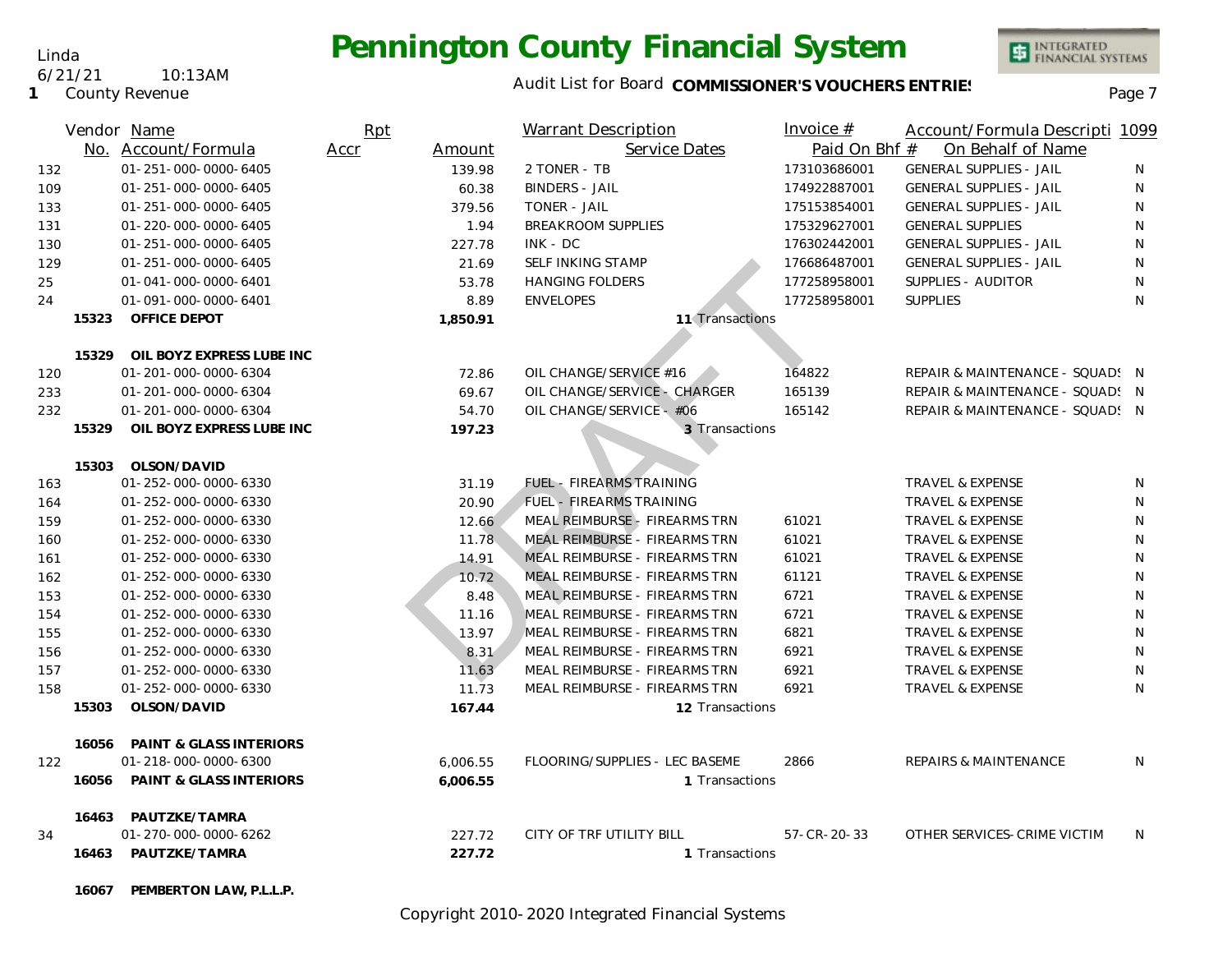Linda 6/21/21 10:13AM

**1** County Revenue

### Audit List for Board COMMISSIONER'S VOUCHERS ENTRIES<br>Page 8

|     |       | Vendor Name<br>No. Account/Formula | Rpt<br>Accr | Amount   | <b>Warrant Description</b><br>Service Dates |                | Invoice $#$<br>Paid On Bhf # | Account/Formula Descripti 1099<br>On Behalf of Name |   |
|-----|-------|------------------------------------|-------------|----------|---------------------------------------------|----------------|------------------------------|-----------------------------------------------------|---|
| 37  |       | 01-091-000-0000-6261               |             | 43.00    | <b>EMPLOYEE MATTER</b>                      |                | 102                          | CONSULTING & LEGAL SERVICES-A Y                     |   |
|     | 16067 | PEMBERTON LAW, P.L.L.P.            |             | 43.00    |                                             | 1 Transactions |                              |                                                     |   |
|     |       |                                    |             |          |                                             |                |                              |                                                     |   |
|     | 16359 | PENNINGTON COUNTY CRIME VICTIM     |             |          |                                             |                |                              |                                                     |   |
| 26  |       | 01-270-000-0000-6262               |             | 45.60    | <b>CAR REPAIR</b>                           |                | 57-CR-19-1005                | OTHER SERVICES-CRIME VICTIM                         | N |
| 27  |       | 01-270-000-0000-6262               |             | 75.00    | <b>GAS MONEY FOR MED APPT</b>               |                | 57-CR-19-1005                | OTHER SERVICES-CRIME VICTIM                         | N |
| 28  |       | 01-270-000-0000-6262               |             | 113.90   | CITY OF TRF UTILITY BILL                    |                | $57 - CR - 21 - 154$         | OTHER SERVICES-CRIME VICTIM                         | N |
| 29  |       | 01-270-000-0000-6262               |             | 273.00   | NORTHWEST HRA - RENT & FEE                  |                | $57 - CR - 21 - 154$         | OTHER SERVICES-CRIME VICTIM                         | N |
|     | 16359 | PENNINGTON COUNTY CRIME VICTIM     |             | 507.50   |                                             | 4 Transactions |                              |                                                     |   |
|     |       |                                    |             |          |                                             |                |                              |                                                     |   |
|     | 16314 | PENNINGTON FAST LUBE               |             |          |                                             |                |                              |                                                     |   |
| 118 |       | 01-201-000-0000-6304               |             | 159.90   | BATTERY #03                                 |                | 43043                        | REPAIR & MAINTENANCE - SQUAD! Y                     |   |
|     | 16314 | PENNINGTON FAST LUBE               |             | 159.90   |                                             | 1 Transactions |                              |                                                     |   |
|     | 16079 | PETERSON LUMBER                    |             |          |                                             |                |                              |                                                     |   |
| 106 |       | 01-251-000-0000-6300               |             | 42.55    | SCREWS - WASHER/DRYER PROJECT               |                | 2104-015599                  | <b>REPAIRS &amp; MAINTENANCE</b>                    | N |
| 105 |       | 01-251-000-0000-6300               |             | 132.74   | PRECUTS - WASHER/DRYER PROJECT              |                | 2104-015600                  | REPAIRS & MAINTENANCE                               | N |
| 107 |       | 01-251-000-0000-6300               |             | 22.39    | SHEETRO - WASHER/DRYER PROJECT              |                | 2105-015779                  | <b>REPAIRS &amp; MAINTENANCE</b>                    | N |
| 108 |       | 01-251-000-0000-6300               |             | 55.70    | LUMBER - WASHER/DRYER PROJECT               |                | 2105-015784                  | <b>REPAIRS &amp; MAINTENANCE</b>                    | N |
|     | 16079 | PETERSON LUMBER                    |             | 253.38   |                                             | 4 Transactions |                              |                                                     |   |
|     |       |                                    |             |          |                                             |                |                              |                                                     |   |
|     | 11421 | PIZZA HUT                          |             |          |                                             |                |                              |                                                     |   |
| 110 |       | 01-252-000-0000-6330               |             | 66.63    | PIZZA - SFST TRAINING                       |                | 33764                        | <b>TRAVEL &amp; EXPENSE</b>                         | G |
|     | 11421 | PIZZA HUT                          |             | 66.63    |                                             | 1 Transactions |                              |                                                     |   |
|     |       |                                    |             |          |                                             |                |                              |                                                     |   |
|     | 16311 | PRO-WEST & ASSOCIATES INC          |             |          |                                             |                |                              |                                                     |   |
| 30  |       | 01-103-000-0000-6843               |             | 55.05    | <b>PARCEL UPDATES</b>                       |                | 005429                       | UNALLOCATED TECHNOLOGY EXP                          | N |
|     | 16311 | PRO-WEST & ASSOCIATES INC          |             | 55.05    |                                             | 1 Transactions |                              |                                                     |   |
|     | 20358 | QUADIENT FINANCE USA, INC.         |             |          |                                             |                |                              |                                                     |   |
| 229 |       | 01-801-000-0000-6209               |             | 2,000.00 | <b>POSTAGE</b>                              |                |                              | POSTAGE                                             | N |
|     | 20358 | QUADIENT FINANCE USA, INC.         |             | 2,000.00 |                                             | 1 Transactions |                              |                                                     |   |
|     |       |                                    |             |          |                                             |                |                              |                                                     |   |
|     | 18440 | READITECH IT SOLUTIONS             |             |          |                                             |                |                              |                                                     |   |
| 228 |       | 01-041-000-0000-6401               |             | 9.44     | <b>HDMI CABLE</b>                           |                | 197079                       | SUPPLIES - AUDITOR                                  | N |
| 227 |       | 01-091-000-0000-6631               |             | 1,400.00 | <b>HP PROBOOK &amp; SETUP</b>               |                | 197747                       | <b>FURNITURE &amp; EQUIPMENT - ATTOF</b>            | N |
| 62  |       | 01-041-000-0000-6210               |             | 222.86   | IT GLOBAL JUNE - AUD/TREAS                  |                | 197800                       | <b>E-MAIL SERVICES</b>                              | N |
| 63  |       | 01-070-000-0000-6263               |             | 445.71   | IT GLOBAL JUNE - HIGHWAY                    |                | 197800                       | COMPUTER SERVICES - DP                              | N |
| 64  |       | 01-070-000-0000-6263               |             | 297.14   | IT GLOBAL JUNE - ICN                        |                | 197800                       | COMPUTER SERVICES - DP                              | N |
| 65  |       | 01-070-000-0000-6263               |             | 891.43   | IT GLOBAL JUNE - WELFARE                    |                | 197800                       | COMPUTER SERVICES - DP                              | N |

Copyright 2010-2020 Integrated Financial Systems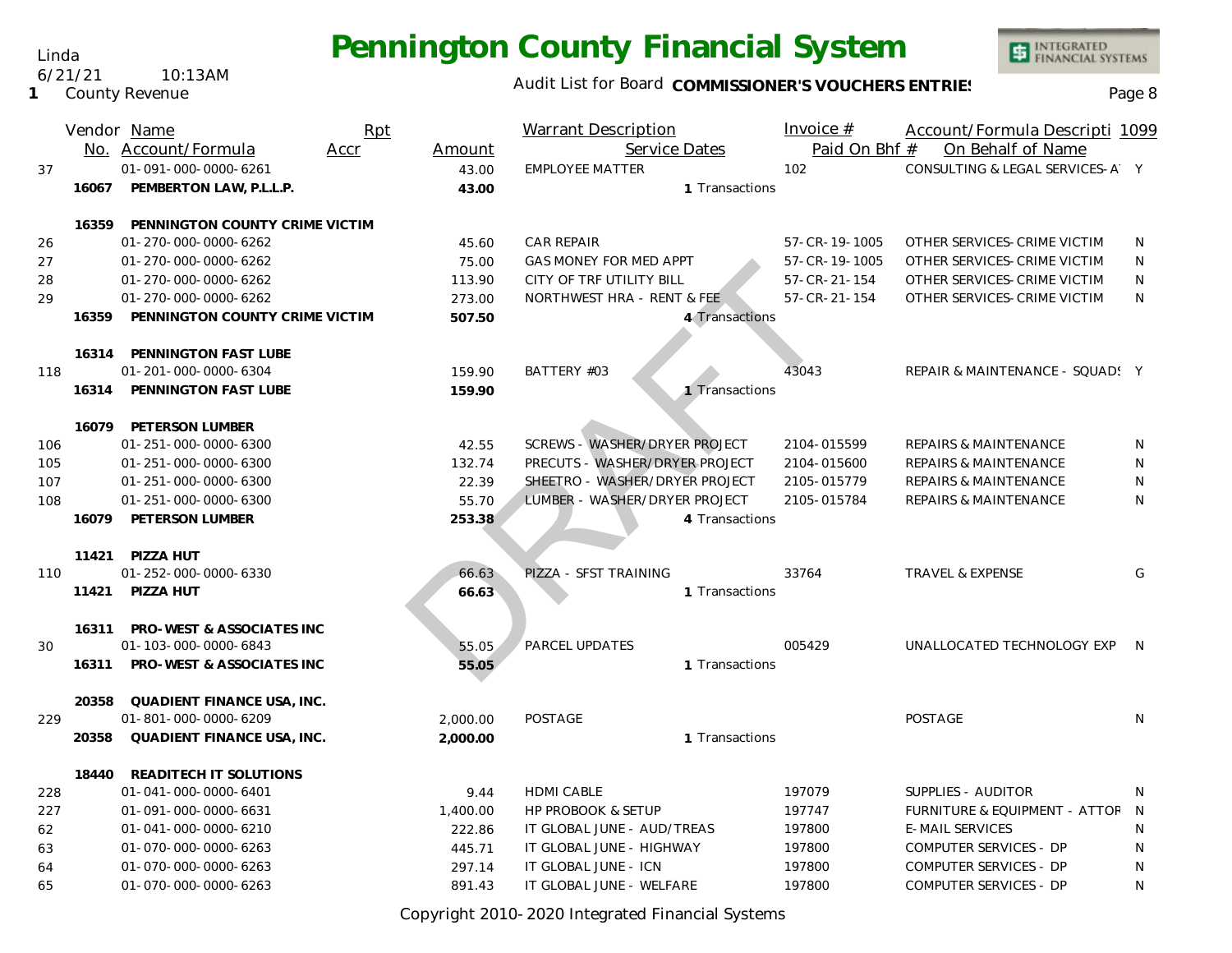Linda 6/21/21 10:13AM

**1** County Revenue

### Audit List for Board COMMISSIONER'S VOUCHERS ENTRIES<br>Page 9

INTEGRATED<br>FINANCIAL SYSTEMS

|     |       | Vendor Name                      | Rpt  |          | <b>Warrant Description</b>                                                                                                                                                                                                                                                                                                                                                           | Invoice $#$   | Account/Formula Descripti 1099          |   |
|-----|-------|----------------------------------|------|----------|--------------------------------------------------------------------------------------------------------------------------------------------------------------------------------------------------------------------------------------------------------------------------------------------------------------------------------------------------------------------------------------|---------------|-----------------------------------------|---|
|     |       | No. Account/Formula              | Accr | Amount   | Service Dates                                                                                                                                                                                                                                                                                                                                                                        | Paid On Bhf # | On Behalf of Name                       |   |
| 66  |       | 01-070-000-0000-6263             |      | 49.52    | IT GLOBAL JUNE - DATA                                                                                                                                                                                                                                                                                                                                                                | 197800        | <b>COMPUTER SERVICES - DP</b>           | N |
| 67  |       | 01-070-000-0000-6263             |      | 140.00   | IT GLOBAL JUNE - DATA                                                                                                                                                                                                                                                                                                                                                                | 197800        | COMPUTER SERVICES - DP                  | N |
| 68  |       | 01-091-000-0000-6300             |      | 99.05    | IT GLOBAL JUNE - ATTORNEY                                                                                                                                                                                                                                                                                                                                                            | 197800        | REPAIRS & MAINTENANCE                   | N |
| 69  |       | 01-101-000-0000-6300             |      | 123.81   | IT GLOBAL JUNE - RECORDER                                                                                                                                                                                                                                                                                                                                                            | 197800        | REPAIRS & MAINTENANCE                   | N |
| 70  |       | 01-106-000-0000-6300             |      | 74.29    | IT GLOBAL JUNE - ASSESSOR                                                                                                                                                                                                                                                                                                                                                            | 197800        | REPAIRS & MAINTENANCE                   | N |
| 71  |       | 01-121-000-0000-6300             |      | 49.52    | IT GLOBAL JUNE - VET SERVICE                                                                                                                                                                                                                                                                                                                                                         | 197800        | Repairs & Maintenance                   | N |
| 72  |       | 01-132-000-0000-6300             |      | 148.57   | IT GLOBAL JUNE - MV                                                                                                                                                                                                                                                                                                                                                                  | 197800        | <b>REPAIRS &amp; MAINTENANCE</b>        | N |
| 73  |       | 01-270-000-0000-6300             |      | 24.77    | IT GLOBAL JUNE - CRIME VICTIM                                                                                                                                                                                                                                                                                                                                                        | 197800        | REPAIRS & MAINTENANCE                   | N |
| 74  |       | 01-290-000-0000-6300             |      | 49.52    | IT GLOBAL JUNE - EMER MGMT                                                                                                                                                                                                                                                                                                                                                           | 197800        | Repairs & Maintenance                   | N |
| 75  |       | 01-601-000-0000-6300             |      | 123.81   | IT GLOBAL JUNE - EXTENSION                                                                                                                                                                                                                                                                                                                                                           | 197800        | REPAIRS & MAINTENANCE                   | N |
| 103 |       | 01-220-000-0000-6263             |      | 876.00   | IT GLOBAL CARE - MAY                                                                                                                                                                                                                                                                                                                                                                 | 197815        | <b>COMPUTER SERVICES &amp; SUPPLIES</b> | N |
| 52  |       | 01-041-000-0000-6202             |      | 19.74    | JUNE PBX PHONE - AUDITOR                                                                                                                                                                                                                                                                                                                                                             | 197846        | TELEPHONE-AUDITOR                       | N |
| 53  |       | 01-041-000-0000-6202             |      | 39.47    | JUNE PBX PHONE - TREASURER                                                                                                                                                                                                                                                                                                                                                           | 197846        | TELEPHONE-AUDITOR                       | N |
| 54  |       | 01-091-000-0000-6202             |      | 39.46    | JUNE PBX PHONE - ATTORNEY                                                                                                                                                                                                                                                                                                                                                            | 197846        | TELEPHONE - ATTORNEY                    | N |
| 56  |       | 01-101-000-0000-6202             |      | 39.47    | JUNE PBX PHONE - RECORDER                                                                                                                                                                                                                                                                                                                                                            | 197846        | TELEPHONE - RECORDER                    | N |
| 57  |       | 01-106-000-0000-6202             |      | 19.73    | JUNE PBX PHONE - ASSESSOR                                                                                                                                                                                                                                                                                                                                                            | 197846        | TELEPHONE - ASSESSOR                    | N |
| 58  |       | 01-111-000-0000-6202             |      | 19.73    | JUNE PBX PHONE - CUSTODIAN                                                                                                                                                                                                                                                                                                                                                           | 197846        | TELEPHONE - COURTHOUSE                  | N |
| 59  |       | 01-121-000-0000-6202             |      | 39.47    | JUNE PBX PHONE - VET SERVICE                                                                                                                                                                                                                                                                                                                                                         | 197846        | TELEPHONE - VETS SERVICE                | N |
| 60  |       | 01-132-000-0000-6202             |      | 19.73    | JUNE PBX PHONE - MOTOR VEHICLE                                                                                                                                                                                                                                                                                                                                                       | 197846        | TELEPHONE - MOTOR VEHICLE               | N |
| 51  |       | 01-218-000-0000-6202             |      | 19.74    | JUNE PBX PHONE - JTC CTR BRD                                                                                                                                                                                                                                                                                                                                                         | 197846        | <b>TELEPHONE</b>                        | N |
| 55  |       | 01-270-000-0000-6202             |      | 19.73    | JUNE PBX PHONE - CRIME VICTIM                                                                                                                                                                                                                                                                                                                                                        | 197846        | <b>TELEPHONE</b>                        | N |
| 61  |       | 01-601-000-0000-6202             |      | 19.73    | JUNE PBX PHONE - EXTENSION                                                                                                                                                                                                                                                                                                                                                           | 197846        | TELEPHONE - EXTENSION                   | N |
| 76  |       | 01-070-000-0000-6263             |      | 40.00    | REMOTE BACK UP MANAGER - JUNE                                                                                                                                                                                                                                                                                                                                                        | 197999        | COMPUTER SERVICES - DP                  | N |
|     | 18440 | READITECH IT SOLUTIONS           |      | 5,361.44 | 29 Transactions                                                                                                                                                                                                                                                                                                                                                                      |               |                                         |   |
|     | 19378 | SANFORD HEALTH ACCESSORIES LLC   |      |          |                                                                                                                                                                                                                                                                                                                                                                                      |               |                                         |   |
| 111 |       | 01-251-000-0000-6255             |      | 65.69    | <b>OXYGEN TANK/SUPPLIES</b>                                                                                                                                                                                                                                                                                                                                                          | 5929526       | MEDICAL - LOCAL                         | 6 |
|     | 19378 | SANFORD HEALTH ACCESSORIES LLC   |      | 65.69    | 1 Transactions                                                                                                                                                                                                                                                                                                                                                                       |               |                                         |   |
|     |       | 19310 STONE'S MOBILE RADIO       |      |          |                                                                                                                                                                                                                                                                                                                                                                                      |               |                                         |   |
| 231 |       | 01-251-000-0000-6405             |      | 104.99   | REMOTE SPEAKER MIC                                                                                                                                                                                                                                                                                                                                                                   | 2043866       | <b>GENERAL SUPPLIES - JAIL</b>          | N |
|     |       | 19310 STONE'S MOBILE RADIO       |      | 104.99   | 1 Transactions                                                                                                                                                                                                                                                                                                                                                                       |               |                                         |   |
|     | 19550 | SUMMIT FOOD SERVICE MANAGEMENT L |      |          |                                                                                                                                                                                                                                                                                                                                                                                      |               |                                         |   |
| 181 |       | 01-251-000-0000-6427             |      | 3,626.27 | JAIL MEALS 5/8/21 TO 5/14/21                                                                                                                                                                                                                                                                                                                                                         | 111740        | <b>JAIL MEALS</b>                       | N |
| 182 |       | 01-251-000-0000-6427             |      | 3,617.36 | JAIL MEALS 5/15/21 TO 5/21/21                                                                                                                                                                                                                                                                                                                                                        | 112420        | <b>JAIL MEALS</b>                       | N |
| 183 |       | 01-251-000-0000-6427             |      | 3,567.60 | JAIL MEALS 5/22/21 TO 5/28/21                                                                                                                                                                                                                                                                                                                                                        | 112987        | <b>JAIL MEALS</b>                       | N |
| 184 |       | 01-251-000-0000-6427             |      | 3,580.22 | JAIL MEALS 5/29/21 TO 6/4/21                                                                                                                                                                                                                                                                                                                                                         | 113565        | <b>JAIL MEALS</b>                       | N |
| 185 |       | 01-251-000-0000-6427             |      | 85.86    | <b>FOOD</b>                                                                                                                                                                                                                                                                                                                                                                          | 114166        | <b>JAIL MEALS</b>                       | N |
| 186 |       | 01-251-000-0000-6427             |      | 3,608.71 | JAIL MEALS 6/5/21 TO 6/11/21                                                                                                                                                                                                                                                                                                                                                         | 114167        | <b>JAIL MEALS</b>                       | N |
|     |       |                                  |      |          | $\overline{1}$ $\overline{1}$ $\overline{2}$ $\overline{3}$ $\overline{4}$ $\overline{2}$ $\overline{2}$ $\overline{2}$ $\overline{2}$ $\overline{2}$ $\overline{2}$ $\overline{2}$ $\overline{2}$ $\overline{1}$ $\overline{2}$ $\overline{1}$ $\overline{2}$ $\overline{1}$ $\overline{2}$ $\overline{1}$ $\overline{2}$ $\overline{1}$ $\overline{2}$ $\overline{1}$ $\overline{$ |               |                                         |   |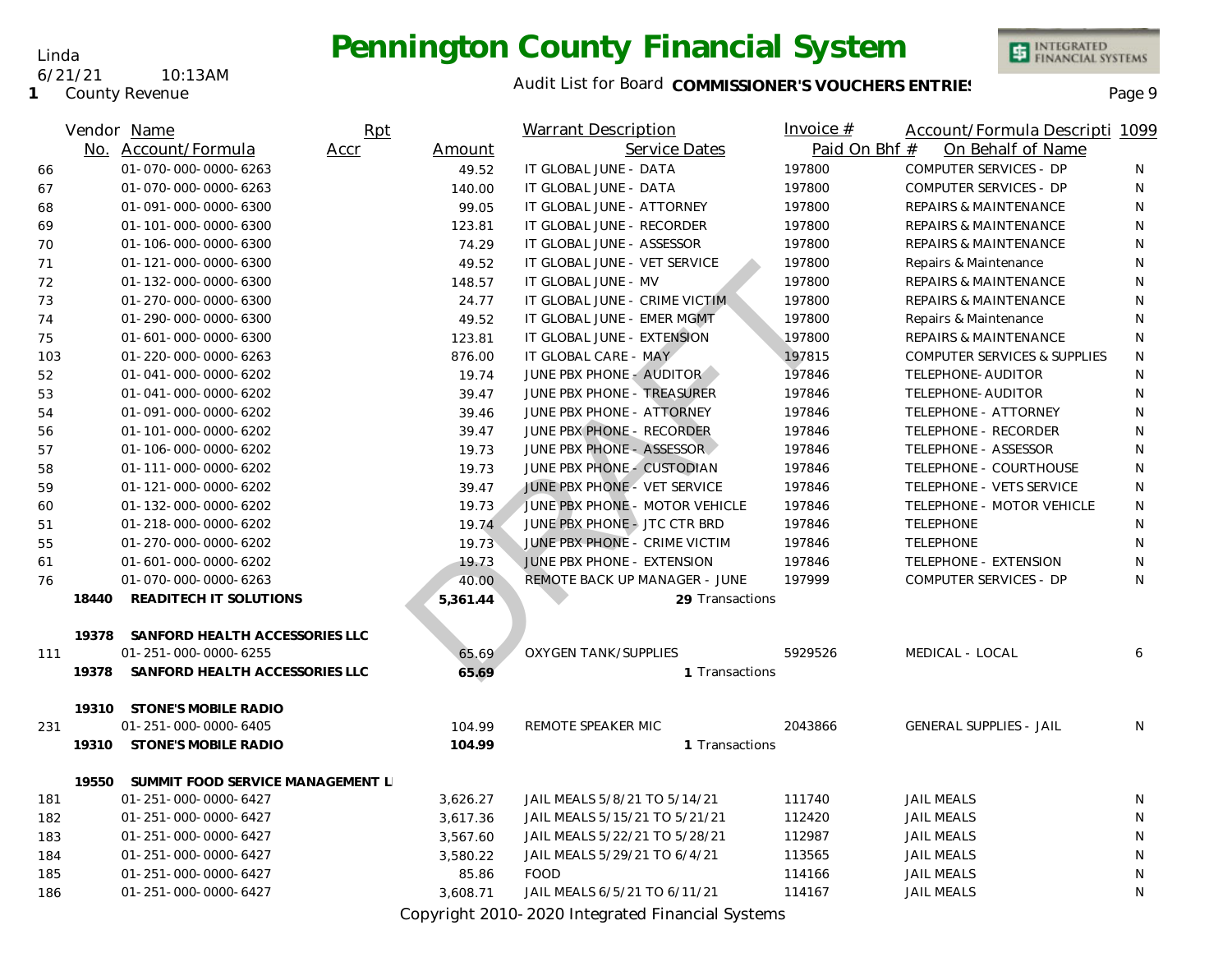#### Linda 6/21/21 10:13AM

**1** County Revenue

#### Audit List for Board COMMISSIONER'S VOUCHERS ENTRIES<br>Page 10

|     |       | Vendor Name                       | Rpt  |           | Warrant Description            | Invoice $#$   | Account/Formula Descripti 1099 |    |
|-----|-------|-----------------------------------|------|-----------|--------------------------------|---------------|--------------------------------|----|
|     |       | No. Account/Formula               | Accr | Amount    | Service Dates                  | Paid On Bhf # | On Behalf of Name              |    |
|     | 19550 | SUMMIT FOOD SERVICE MANAGEMENT L  |      | 18,086.02 | 6 Transactions                 |               |                                |    |
|     |       |                                   |      |           |                                |               |                                |    |
| 143 | 20027 | THE TIMES<br>01-220-000-0000-6232 |      | 67.50     | 1 WK ADVERTISE NW - DISPATCH   |               | ADVERTISING                    | N  |
| 144 |       | 01-220-000-0000-6232              |      | 10.00     | <b>INTERNET JOB PAGE</b>       |               | ADVERTISING                    | N  |
| 145 |       | 01-220-000-0000-6232              |      | 55.50     | 1 WK ADVERTISE TIMES - DISPATC |               | ADVERTISING                    | N  |
| 149 |       | 01-220-000-0000-6232              |      | 67.50     | 1 WK ADVERTISE NW - DISPATCH   |               | ADVERTISING                    | N  |
| 150 |       | 01-220-000-0000-6232              |      | 10.00     | <b>INTERNET JOB PAGE</b>       |               | ADVERTISING                    | N  |
|     |       | 01-220-000-0000-6232              |      | 55.50     | 1 WK ADVERTISE - DISPATCH      |               | ADVERTISING                    | N  |
| 224 |       | 01-251-000-0000-6801              |      | 64.75     | 1 WK ADVERTISE TIMES/CORRECTIO |               |                                | N  |
| 146 |       |                                   |      |           |                                |               | MISCELLANEOUS EXPENSE - JAIL   |    |
| 147 |       | 01-251-000-0000-6801              |      | 10.00     | <b>INTERNET JOB PAGE</b>       |               | MISCELLANEOUS EXPENSE - JAIL   | N  |
| 148 |       | 01-251-000-0000-6801              |      | 78.75     | 1 WK ADVERTISE NW - CORRECTION |               | MISCELLANEOUS EXPENSE - JAIL   | N  |
| 223 |       | 01-251-000-0000-6801              |      | 64.75     | 1 WK ADVERTISE - CORRECTIONS   |               | MISCELLANEOUS EXPENSE - JAIL   | N  |
| 225 |       | 01-251-000-0000-6801              |      | 78.75     | 1 WK ADVERTISE NW - CORRECTION |               | MISCELLANEOUS EXPENSE - JAIL   | N  |
| 226 |       | 01-251-000-0000-6801              |      | 10.00     | <b>INTERNET JOB PAGE</b>       |               | MISCELLANEOUS EXPENSE - JAIL   | N  |
| 32  |       | 01-601-000-0000-6240              |      | 354.38    | NOXIOUS WEED AD                | ACCT # 2087   | <b>SUBSCRIPTIONS</b>           | N. |
| 31  |       | 01-106-000-0000-6401              |      | 68.20     | 1000 WINDOW ENVELOPES          | ACCT #1410    | <b>SUPPLIES</b>                | N  |
|     | 20027 | THE TIMES                         |      | 995.58    | 14 Transactions                |               |                                |    |
|     | 20047 | THRIFTY WHITE PHARMACY            |      |           |                                |               |                                |    |
| 215 |       | 01-251-000-0000-6256              |      | 56.81     | ZZZ - CORP CHARGES             |               | MEDICAL - REIMBURSED           | N  |
| 190 |       | 01-251-000-0000-6255              |      | 33.12     | PRESCRIPTION 3175              | 22137         | MEDICAL - LOCAL                | N  |
| 206 |       | 01-251-000-0000-6256              |      | 21.95     | PRESCRIPTION 3255              | 24487         | MEDICAL - REIMBURSED           | N  |
| 194 |       | 01-251-000-0000-6255              |      | 35.91     | PRESCRIPTION 3192              | 26758         | MEDICAL - LOCAL                | N  |
| 195 |       | 01-251-000-0000-6255              |      | 4.29      | PRESCRIPTION 3093              | 48151         | MEDICAL - LOCAL                | N  |
| 214 |       | 01-251-000-0000-6255              |      | 3.99      | PRESCRIPTION 3275              | 54097         | MEDICAL - LOCAL                | N  |
| 203 |       | 01-251-000-0000-6255              |      | 4.19      | PRESCRIPTION 2753              | 58807         | MEDICAL - LOCAL                | N  |
| 207 |       | 01-251-000-0000-6255              |      | 66.47     | PRESCRIPTION 3182              | 61569         | MEDICAL - LOCAL                | N  |
| 210 |       | 01-251-000-0000-6255              |      | 358.42    | PRESCRIPTION 3115              | 62304         | MEDICAL - LOCAL                | N  |
| 189 |       | 01-251-000-0000-6256              |      | 14.48     | PRESCRIPTION 3226              | 63265         | MEDICAL - REIMBURSED           | N  |
| 202 |       | 01-251-000-0000-6256              |      | 15.27     | PRESCRIPTION 2431              | 63860         | MEDICAL - REIMBURSED           | N  |
| 200 |       | 01-251-000-0000-6256              |      | 1,073.15  | PRESCRIPTION 3193              | 63975         | MEDICAL - REIMBURSED           | N  |
| 193 |       | 01-251-000-0000-6255              |      | 27.93     | PRESCRIPTION 3124              | 64225         | MEDICAL - LOCAL                | N  |
| 213 |       | 01-251-000-0000-6256              |      | 6.19      | PRESCRIPTION 2879              | 64495         | MEDICAL - REIMBURSED           | N  |
| 201 |       | 01-251-000-0000-6255              |      | 35.01     | PRESCRIPTION 2915              | 64544         | MEDICAL - LOCAL                | N  |
| 211 |       | 01-251-000-0000-6255              |      | 499.41    | PRESCRIPTION 2968              | 64785         | MEDICAL - LOCAL                | N  |
| 204 |       | 01-251-000-0000-6255              |      | 44.80     | PRESCRIPTION 3002              | 64810         | MEDICAL - LOCAL                | N  |
| 192 |       | 01-251-000-0000-6255              |      | 7.98      | PRESCRIPTION 3058              | 65544         | MEDICAL - LOCAL                | N  |
| 209 |       | 01-251-000-0000-6256              |      | 11.97     | PRESCRIPTION 3180              | 65685         | MEDICAL - REIMBURSED           | N  |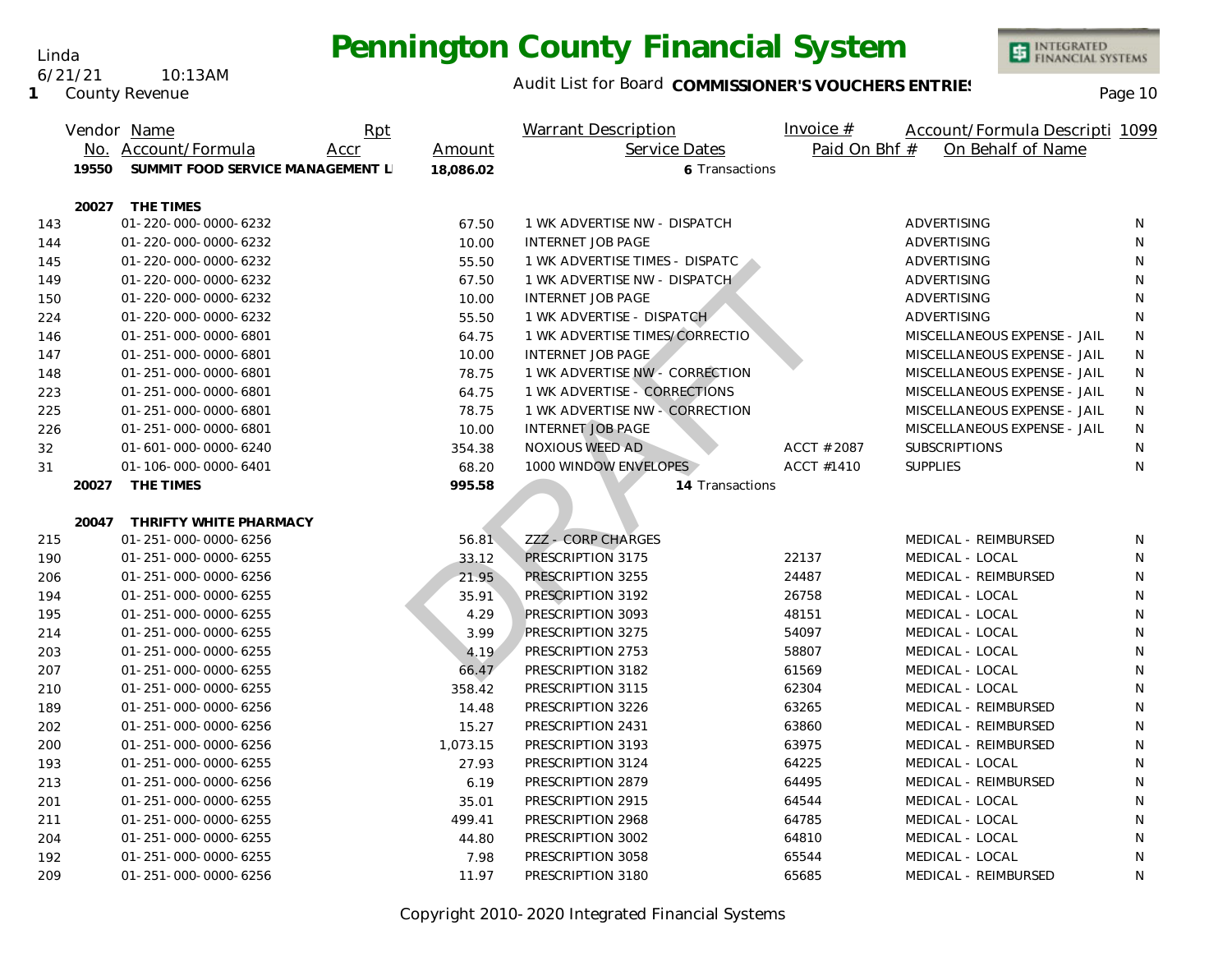#### Audit List for Board COMMISSIONER'S VOUCHERS ENTRIES<br>
Page 11

|     |       | Vendor Name                                                  | Rpt  |           | <b>Warrant Description</b>   |                 | Invoice $#$   | Account/Formula Descripti 1099    |              |
|-----|-------|--------------------------------------------------------------|------|-----------|------------------------------|-----------------|---------------|-----------------------------------|--------------|
|     |       | No. Account/Formula                                          | Accr | Amount    | Service Dates                |                 | Paid On Bhf # | On Behalf of Name                 |              |
| 199 |       | 01-251-000-0000-6256                                         |      | 41.23     | PRESCRIPTION 3225            |                 | 65752         | MEDICAL - REIMBURSED              | N            |
| 198 |       | 01-251-000-0000-6256                                         |      | 3.99      | PRESCRIPTION 3215            |                 | 65759         | MEDICAL - REIMBURSED              | N            |
| 188 |       | 01-251-000-0000-6256                                         |      | 20.99     | PRESCRIPTION 3231            |                 | 65760         | MEDICAL - REIMBURSED              | N            |
| 197 |       | 01-251-000-0000-6256                                         |      | 450.52    | PRESCRIPTION 3240            |                 | 65777         | MEDICAL - REIMBURSED              | N            |
| 191 |       | 01-251-000-0000-6256                                         |      | 30.78     | PRESCRIPTION 3221            |                 | 65787         | MEDICAL - REIMBURSED              | ${\sf N}$    |
| 205 |       | 01-251-000-0000-6256                                         |      | 24.04     | PRESCRIPTION 3253            |                 | 65788         | MEDICAL - REIMBURSED              | $\mathsf{N}$ |
| 196 |       | 01-251-000-0000-6256                                         |      | 12.17     | PRESCRIPTION 3256            |                 | 65790         | MEDICAL - REIMBURSED              | N            |
| 208 |       | 01-251-000-0000-6256                                         |      | 8.68      | PRESCRIPTION 3258            |                 | 65808         | MEDICAL - REIMBURSED              | N            |
| 212 |       | 01-251-000-0000-6255                                         |      | 20.05     | PRESCRIPTION 3123            |                 | 6610          | MEDICAL - LOCAL                   | N            |
|     | 20047 | THRIFTY WHITE PHARMACY                                       |      | 2,933.79  |                              | 28 Transactions |               |                                   |              |
|     |       |                                                              |      |           |                              |                 |               |                                   |              |
|     | 20361 | <b>TYLER TECHNOLOGIES, INC</b>                               |      |           |                              |                 |               |                                   |              |
| 78  |       | 01-121-000-0000-6846                                         |      | 449.00    | VETERAN'S SOFTWARE RENEWAL   |                 |               | VS-MIN-032-202 CVSO GRANT EXPENSE | N            |
|     |       | 20361 TYLER TECHNOLOGIES, INC                                |      | 449.00    |                              | 1 Transactions  |               |                                   |              |
|     |       |                                                              |      |           |                              |                 |               |                                   |              |
|     |       | 21332 ULINE                                                  |      |           |                              |                 |               |                                   |              |
| 180 |       | 01-251-000-0000-6403                                         |      | 111.59    | OIL/SOAP                     |                 | 133636060     | JANITORIAL SUPPLIES - JAIL        | N            |
| 179 |       | 01-251-000-0000-6403                                         |      | 763.28    | POLY TRUCK                   |                 | 133926362     | JANITORIAL SUPPLIES - JAIL        | N            |
|     |       | 21332 ULINE                                                  |      | 874.87    |                              | 2 Transactions  |               |                                   |              |
|     |       |                                                              |      |           |                              |                 |               |                                   |              |
| 36  |       | 21329 UNIV OF MN-EXTENSION SERVICE 2<br>01-601-000-0000-6837 |      | 18,814.00 | APR-JUNE MOA 4-H EDUCATOR    |                 | 300027067     | REFUNDS & REIMBURSEMENTS          | N            |
|     |       | 21329 UNIV OF MN-EXTENSION SERVICE 2                         |      | 18,814.00 |                              | 1 Transactions  |               |                                   |              |
|     |       |                                                              |      |           |                              |                 |               |                                   |              |
|     | 22336 | <b>VETTLESON/SETH</b>                                        |      |           |                              |                 |               |                                   |              |
| 174 |       | 01-252-000-0000-6330                                         |      | 397.46    | LODGING - CHIEF DEP CONF     |                 |               | TRAVEL & EXPENSE                  | N            |
| 175 |       | 01-252-000-0000-6330                                         |      | 52.06     | <b>FUEL - CHIEF DEP CONF</b> |                 |               | <b>TRAVEL &amp; EXPENSE</b>       | N            |
|     | 22336 | <b>VETTLESON/SETH</b>                                        |      | 449.52    |                              | 2 Transactions  |               |                                   |              |
|     |       |                                                              |      |           |                              |                 |               |                                   |              |
|     |       | 23303 WEST GROUP PAYMENT CENTER                              |      |           |                              |                 |               |                                   |              |
| 33  |       | 01-016-000-0000-6242                                         |      | 1,041.80  | MAY WEST LAW ACCESS          |                 | 844445160     | SUBSCRIPTIONS - LAW LIBRARY       | N            |
| 42  |       | 01-091-000-0000-6240                                         |      | 691.70    | MAY WEST LAW ACCESS          |                 | 844451409     | <b>SUBSCRIPTIONS</b>              | N            |
| 43  |       | 01-016-000-0000-6242                                         |      | 352.33    | JUNE 2021 SUBSCRIPTION       |                 | 844535364     | SUBSCRIPTIONS - LAW LIBRARY       | N            |
| 44  |       | 01-091-000-0000-6240                                         |      | 68.31     | <b>JUNE SUBSCRIPTIONS</b>    |                 | 844539599     | <b>SUBSCRIPTIONS</b>              | N            |
|     | 23303 | WEST GROUP PAYMENT CENTER                                    |      | 2,154.14  |                              | 4 Transactions  |               |                                   |              |
|     |       | 23054 WESTSIDE MOTORS OF TRF INC                             |      |           |                              |                 |               |                                   |              |
| 125 |       | 01-201-000-0000-6304                                         |      | 2.075.63  | REPAIR - EXPLORER #11        |                 | 13663         | REPAIR & MAINTENANCE - SQUAD! G   |              |
|     |       | 23054 WESTSIDE MOTORS OF TRF INC                             |      | 2,075.63  |                              | 1 Transactions  |               |                                   |              |
|     |       |                                                              |      |           |                              |                 |               |                                   |              |

Copyright 2010-2020 Integrated Financial Systems

Linda 6/21/21 10:13AM

**1** County Revenue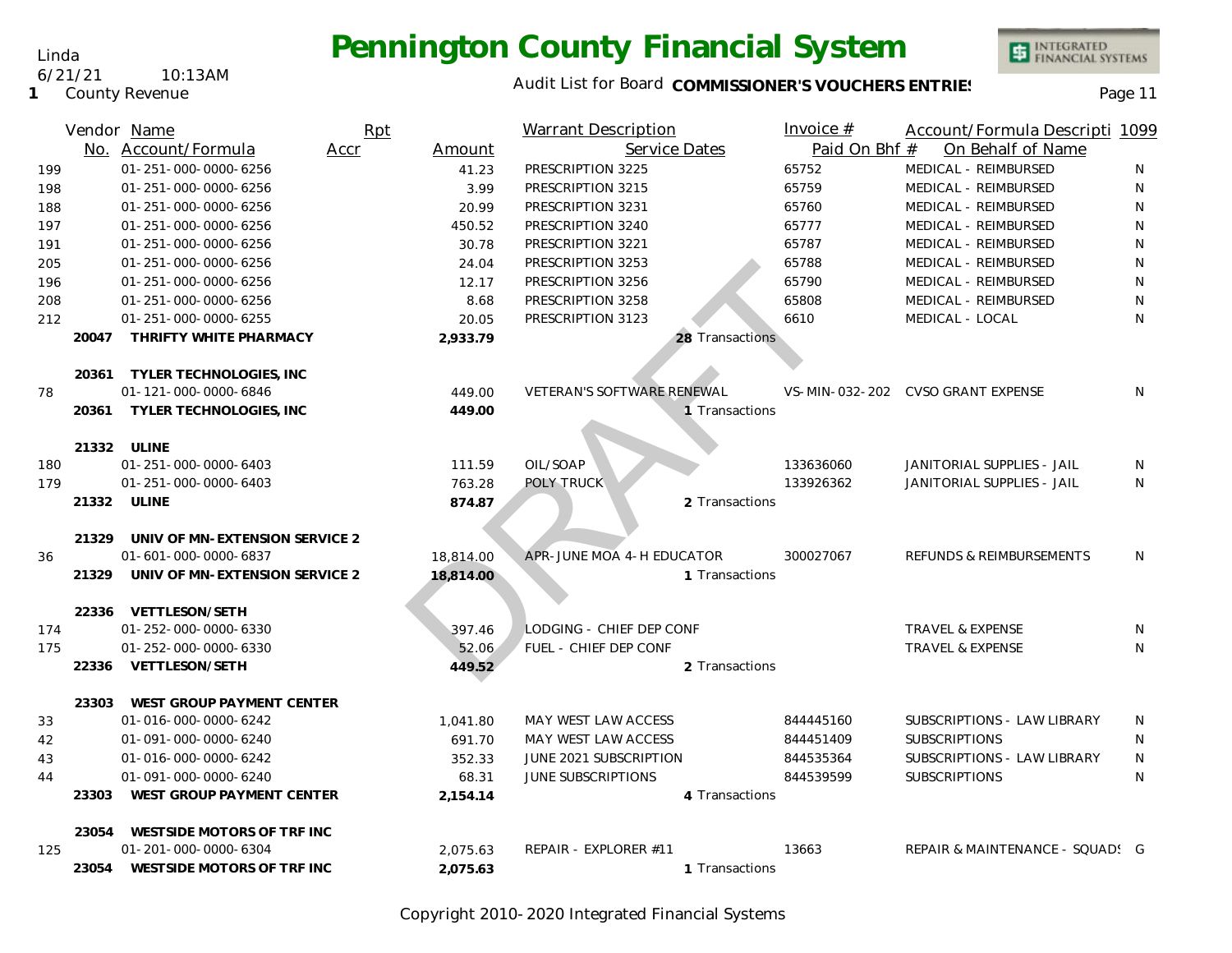Audit List for Board COMMISSIONER'S VOUCHERS ENTRIES<br>Page 12

## Vendor <u>Name</u> Rpt Warrant Description Invoice # Account/Formula Descripti 1099 Account/Formula No. Accr Amount Service Dates Paid On Bhf # On Behalf of Name 124 01-251-000-0000-6420 223.98 20 350.00 **223.98 1 350.00 1 116,433.18 23317 WILLIAMS/JO** UNIFORM ALLOWANCE REIMBURSE **All and Solution Container State And Allien** Uniforms N **23317** Transactions **WILLIAMS/JO 23543 WISKOW/SHEILA** SECRETARIAL SERVICES - CORONER 113 OTHER SERVICES-CORONER N **23543** Transactions **WISKOW/SHEILA 1 Fund Total: County Revenue 59 Vendors 230 Transactions** 350.00 SECRETARIAL SERVICES - CURUNER<br>350.00 116,433.18 County Revenue

Linda 6/21/21 10:13AM

**1** County Revenue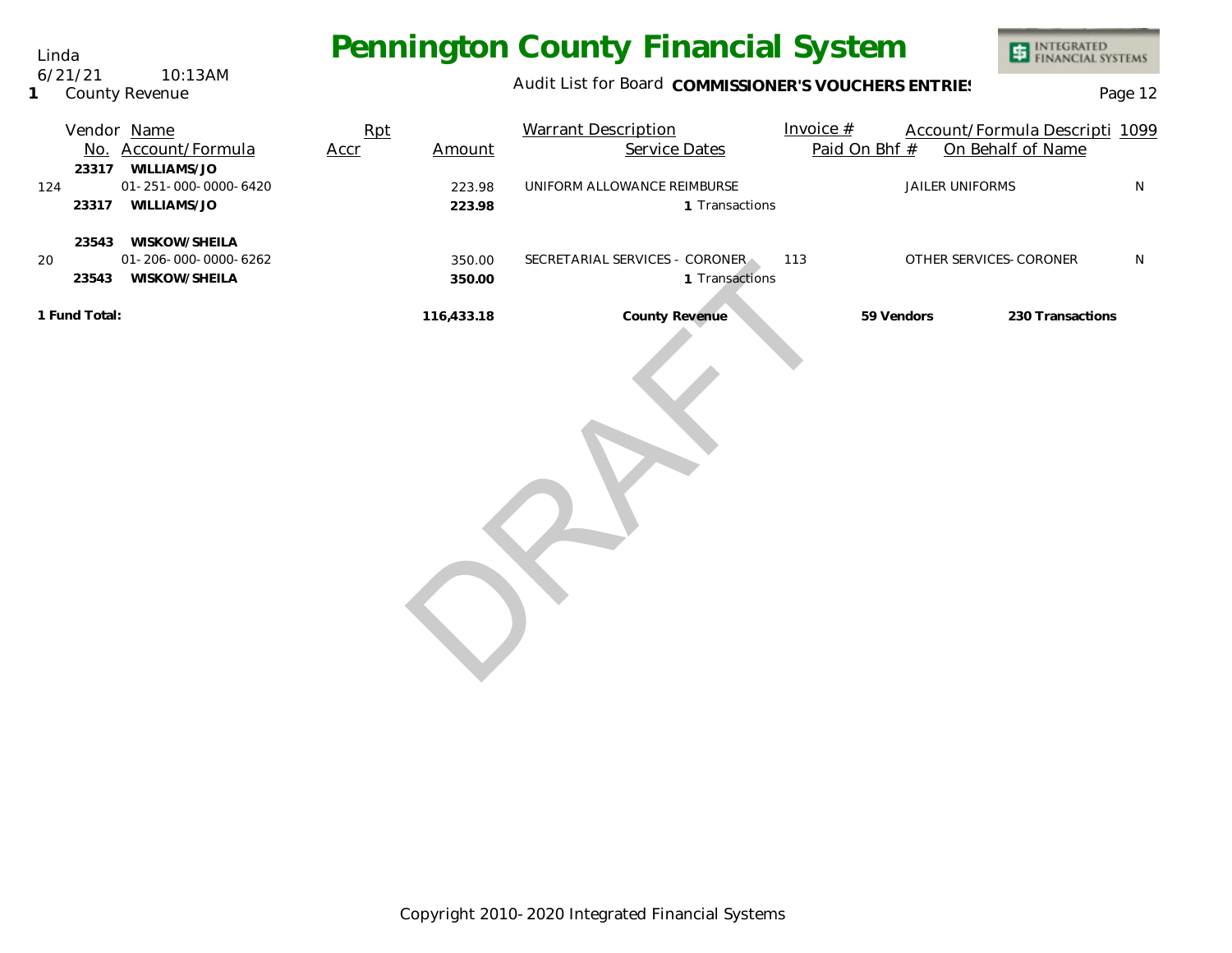Audit List for Board COMMISSIONER'S VOUCHERS ENTRIES<br>Page 13

|    |       | Vendor Name<br>No. Account/Formula                      | Rpt<br>Accr | Amount    | <b>Warrant Description</b><br>Service Dates |                | Invoice $#$<br>Paid On Bhf # | Account/Formula Descripti 1099<br>On Behalf of Name |   |
|----|-------|---------------------------------------------------------|-------------|-----------|---------------------------------------------|----------------|------------------------------|-----------------------------------------------------|---|
| 79 |       | 2326 BERT'S TRUCK EQUIPMENT INC<br>03-350-000-0000-6631 |             | 13,212.81 | CATWALK                                     |                |                              | <b>FURNITURE &amp; EQUIPMENT</b>                    | N |
|    |       | 2326 BERT'S TRUCK EQUIPMENT INC                         |             | 13,212.81 |                                             | 1 Transactions |                              |                                                     |   |
|    |       | 6011 FED EX                                             |             |           |                                             |                |                              |                                                     |   |
| 80 |       | 03-320-000-0000-6209                                    |             | 13.42     | MAIL OIL SAMPLES                            |                |                              | <b>POSTAGE</b>                                      | N |
|    |       | 6011 FED EX                                             |             | 13.42     |                                             | 1 Transactions |                              |                                                     |   |
|    |       | 6318 FSSOLUTIONS                                        |             |           |                                             |                |                              |                                                     |   |
| 92 |       | 03-320-000-0000-6801                                    |             | 112.76    | RANDOM DRUG/ALCOHOL TESTING                 |                | FL00443001                   | MISCELLANEOUS EXPENSE                               | N |
|    |       | 6318 FSSOLUTIONS                                        |             | 112.76    |                                             | 1 Transactions |                              |                                                     |   |
|    |       | 8331 HARDWARE HANK                                      |             |           |                                             |                |                              |                                                     |   |
| 82 |       | 03-350-000-0000-6565                                    |             | 18.99     | FERTILIZER SA8                              |                | 22083310                     | ROAD MATERIALS                                      | N |
| 81 |       | 03-350-000-0000-6556                                    |             | 32.99     | HEATER SHOP 212                             |                | 22085514                     | <b>SHOP SUPPLIES</b>                                | N |
|    | 8331  | HARDWARE HANK                                           |             | 51.98     |                                             | 2 Transactions |                              |                                                     |   |
|    |       | 8315 HUBERT OUTDOOR POWER                               |             |           |                                             |                |                              |                                                     |   |
| 83 |       | 03-350-000-0000-6564                                    |             | 94.15     | <b>FILTER FOR MOWERS</b>                    |                |                              | EQUIPMENT REPAIR PARTS                              | Y |
| 84 |       | 03-350-000-0000-6564                                    |             | 27.99     | BELT UNIT 299                               |                |                              | <b>EQUIPMENT REPAIR PARTS</b>                       | Y |
| 85 |       | 03-350-000-0000-6564                                    |             | 32.50     | BELT UNIT 318                               |                |                              | <b>EQUIPMENT REPAIR PARTS</b>                       | Y |
|    |       | 8315 HUBERT OUTDOOR POWER                               |             | 154.64    |                                             | 3 Transactions |                              |                                                     |   |
|    |       | 10324 J.J.KELLERY & ASSOC                               |             |           |                                             |                |                              |                                                     |   |
| 86 |       | 03-350-000-0000-6564                                    |             | 123.94    | <b>INSPECTION BOOKS</b>                     |                |                              | EQUIPMENT REPAIR PARTS                              | N |
|    |       | 10324 J.J.KELLERY & ASSOC                               |             | 123.94    |                                             | 1 Transactions |                              |                                                     |   |
|    |       | 10379 JMD MANUFACTURING INC                             |             |           |                                             |                |                              |                                                     |   |
| 87 |       | 03-350-000-0000-6551                                    |             | 2,501.37  | <b>MAILBOX POSTS</b>                        |                |                              | <b>SIGNS</b>                                        | N |
|    |       | 10379 JMD MANUFACTURING INC                             |             | 2,501.37  |                                             | 1 Transactions |                              |                                                     |   |
|    | 13498 | MARCO TECHNOLOGIES LLC                                  |             |           |                                             |                |                              |                                                     |   |
| 88 |       | 03-320-000-0000-6301                                    |             | 35.12     | COPY MACHINE CHARGE - JUNE                  |                | INV8797724                   | MAINTENANCE AGREEMENT                               | N |
|    |       | 13498 MARCO TECHNOLOGIES LLC                            |             | 35.12     |                                             | 1 Transactions |                              |                                                     |   |
|    |       | 14123 NORTHWEST BEVERAGE INC                            |             |           |                                             |                |                              |                                                     |   |
| 89 |       | 03-320-000-0000-6401                                    |             | 45.25     | <b>WATER</b>                                |                | 008060                       | <b>SUPPLIES</b>                                     | N |
|    |       | 14123 NORTHWEST BEVERAGE INC                            |             | 45.25     |                                             | 1 Transactions |                              |                                                     |   |
|    |       | 19351 S & S TRUCK REPAIR LLC                            |             |           |                                             |                |                              |                                                     |   |

Copyright 2010-2020 Integrated Financial Systems

Linda

6/21/21 10:13AM

#### **3** Road & Bridge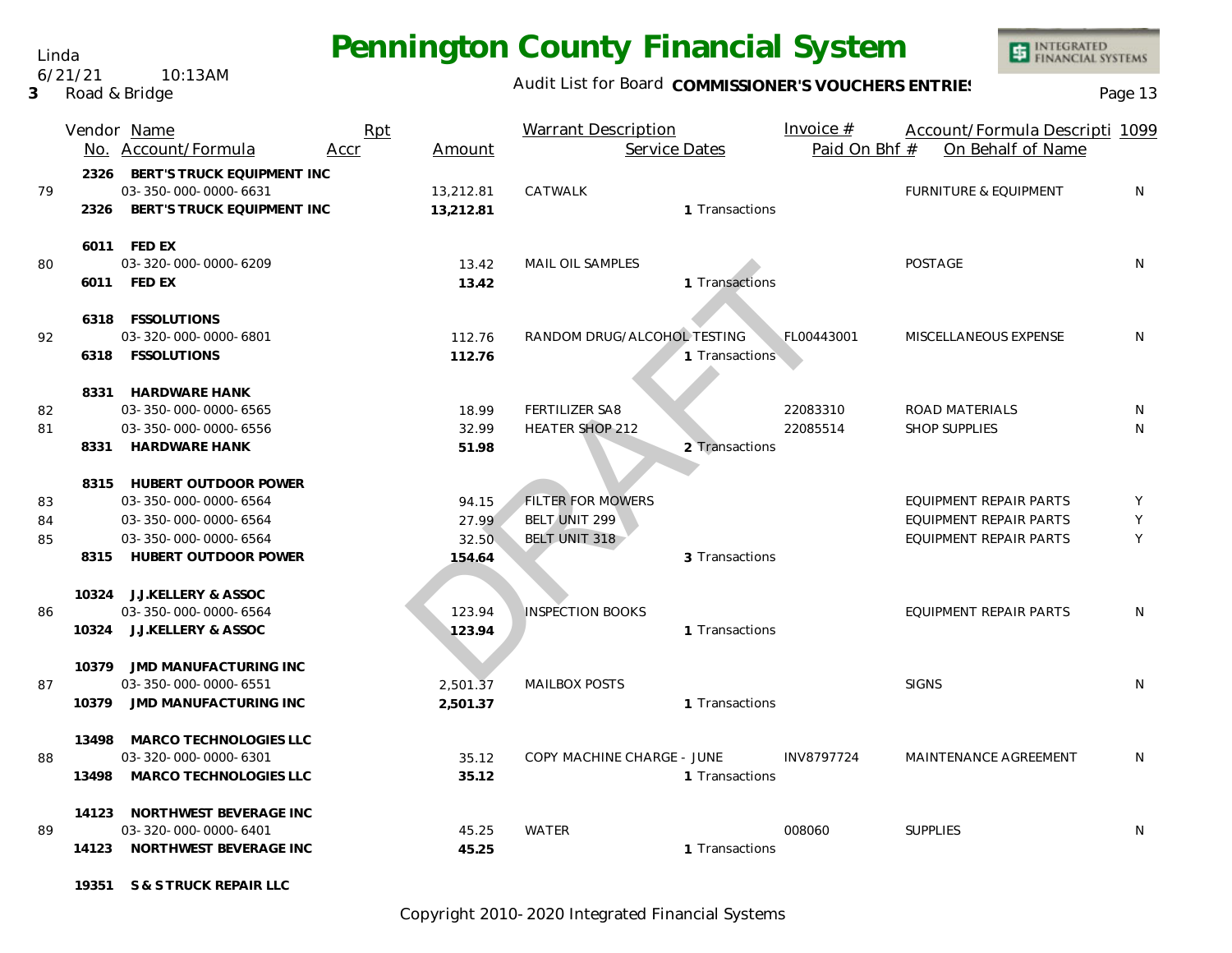Audit List for Board COMMISSIONER'S VOUCHERS ENTRIES<br>Page 14

| 90                                                        | 19351 | Vendor Name<br>No. Account/Formula<br>03-350-000-0000-6564<br>S & S TRUCK REPAIR LLC | Rpt<br>Accr | Amount<br>465.91<br>465.91 | <b>Warrant Description</b><br>Service Dates<br>REPAIR UNIT 303<br>1 Transactions | Invoice $#$<br>Paid On Bhf # | EQUIPMENT REPAIR PARTS | Account/Formula Descripti 1099<br>On Behalf of Name | Y         |
|-----------------------------------------------------------|-------|--------------------------------------------------------------------------------------|-------------|----------------------------|----------------------------------------------------------------------------------|------------------------------|------------------------|-----------------------------------------------------|-----------|
| 91                                                        | 26301 | 26301 ZIEGLER, INC.<br>03-350-000-0000-6561<br>ZIEGLER, INC.                         |             | 3,259.59<br>3,259.59       | <b>CUTTING EDGES</b><br>1 Transactions                                           |                              | <b>CUTTING EDGES</b>   |                                                     | ${\sf N}$ |
| 3 Fund Total:<br>Road & Bridge<br>19,976.79<br>11 Vendors |       |                                                                                      |             | 14 Transactions            |                                                                                  |                              |                        |                                                     |           |
|                                                           |       |                                                                                      |             |                            |                                                                                  |                              |                        |                                                     |           |

Copyright 2010-2020 Integrated Financial Systems

Linda 6/21/21 10:13AM

**3** Road & Bridge

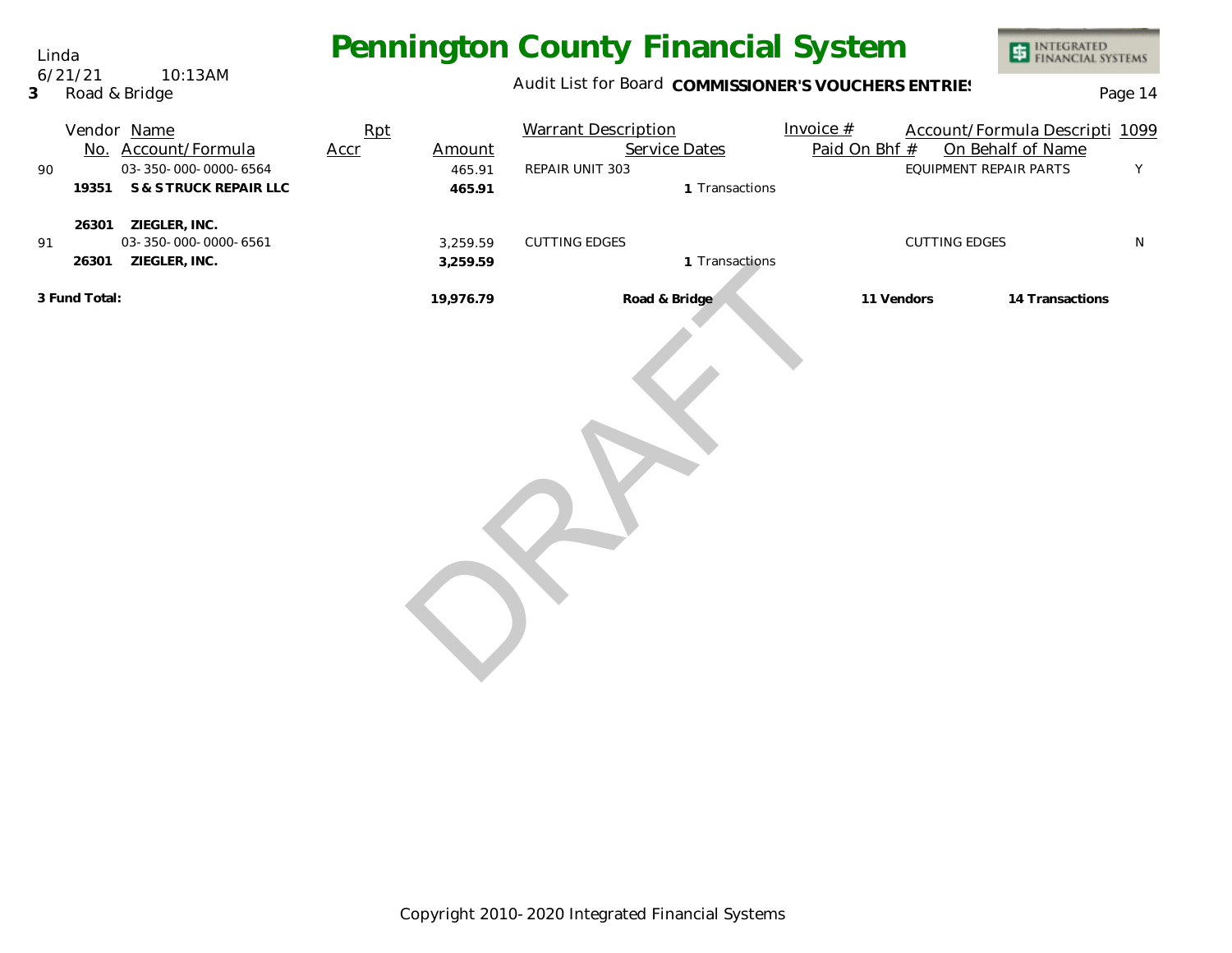Audit List for Board COMMISSIONER'S VOUCHERS ENTRIES<br>Page 15

INTEGRATED<br>FINANCIAL SYSTEMS

|                |                | Vendor Name<br>No. Account/Formula                                                                   | Rpt<br>Accr | Amount                         | <b>Warrant Description</b><br>Service Dates |                | Invoice $#$<br>Paid On Bhf # | Account/Formula Descripti 1099<br>On Behalf of Name                |  |
|----------------|----------------|------------------------------------------------------------------------------------------------------|-------------|--------------------------------|---------------------------------------------|----------------|------------------------------|--------------------------------------------------------------------|--|
| 249<br>10      | 12123<br>12123 | LES'S SANITATION SERVICE<br>32-390-000-0000-6801<br>32-390-000-0000-6801<br>LES'S SANITATION SERVICE |             | 1,267.04<br>568.74<br>1,835.78 | CLEAN UP DAY<br>CLEAN UP DAY - DEMO         | 2 Transactions | 133<br>134                   | MISCELLANEOUS EXPENSE-SCORE / N<br>MISCELLANEOUS EXPENSE-SCORE / N |  |
| 32 Fund Total: |                |                                                                                                      |             | 1,835.78                       | Solid Waste Facility                        |                | 1 Vendors                    | 2 Transactions                                                     |  |

Linda **32** Solid Waste Facility 6/21/21 10:13AM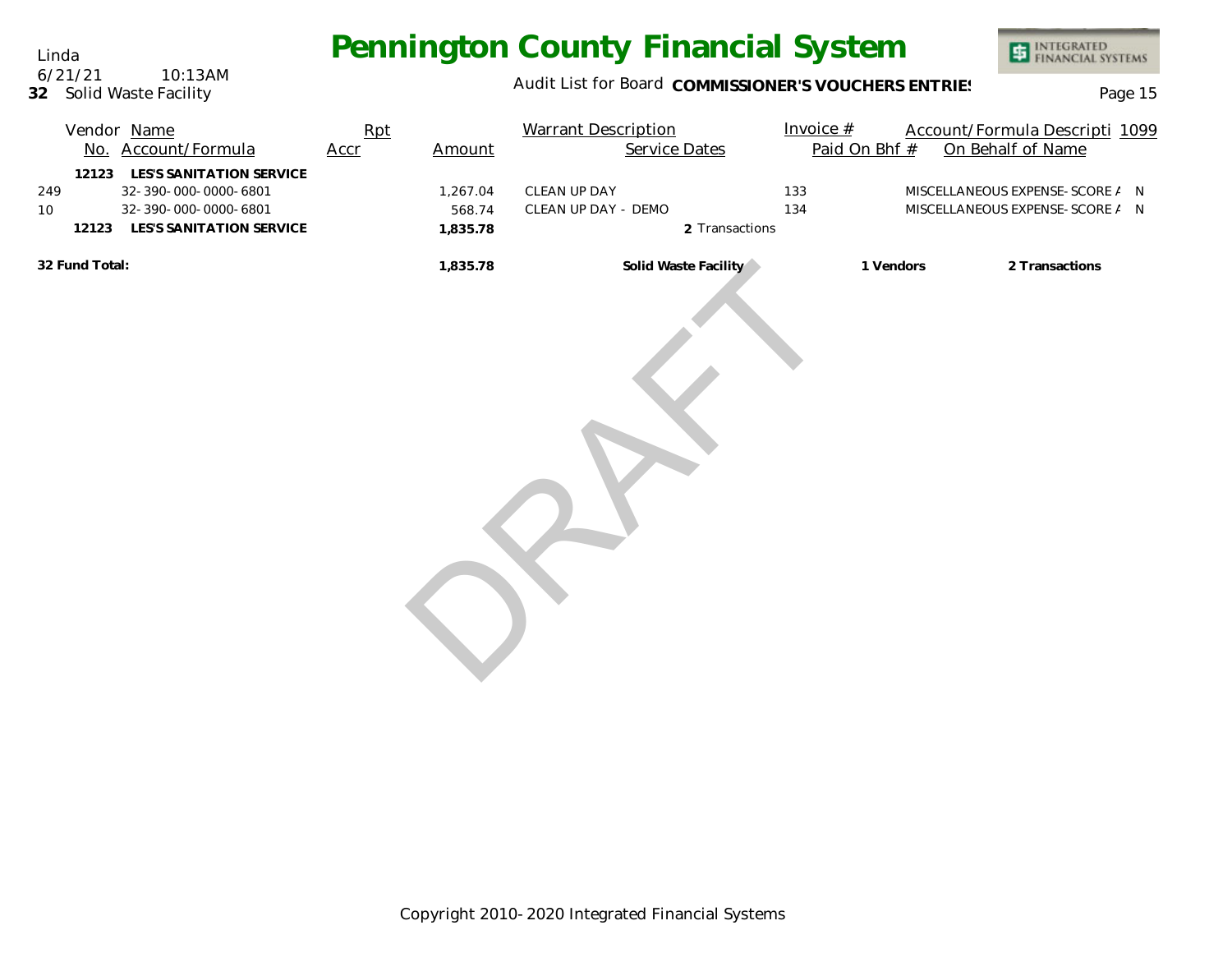Linda **40** Ditch Funds 6/21/21 10:13AM

### Audit List for Board COMMISSIONER'S VOUCHERS ENTRIES<br>Page 16

|                               | Vendor Name<br>No. Account/Formula                                     | Rpt<br>Amount<br>Accr  | <b>Warrant Description</b><br>Service Dates   | Invoice $#$<br>Paid On Bhf # | Account/Formula Descripti 1099<br>On Behalf of Name |              |
|-------------------------------|------------------------------------------------------------------------|------------------------|-----------------------------------------------|------------------------------|-----------------------------------------------------|--------------|
| 4314<br>219<br>4314           | DAVIDSON CONSTRUCTION<br>40-738-000-0000-6262<br>DAVIDSON CONSTRUCTION | 10,000.00<br>10,000.00 | CD #38 ARCH PIPE<br>1 Transactions            | PCH <sub>01</sub>            | <b>OTHER SERVICES</b>                               | $\mathsf{N}$ |
| 999999997<br>220<br>999999997 | <b>HARZKE FARMS</b><br>40-738-000-0000-6262<br><b>HARZKE FARMS</b>     | 520.00<br>520.00       | 260 YARDS OF FILL - CD # 38<br>1 Transactions |                              | <b>OTHER SERVICES</b>                               | N            |
| 20309<br>218<br>20309         | TRUE NORTH STEEL<br>40-703-000-0000-6262<br>TRUE NORTH STEEL           | 2,268.00<br>2,268.00   | CSP GALV ARCH 40'<br>1 Transactions           | FP0000019660                 | OTHER SERVICES - JD #25-3                           | N            |
| 40 Fund Total:                |                                                                        | 12,788.00              | Ditch Funds                                   |                              | 3 Transactions<br>3 Vendors                         |              |
|                               | Final Total:                                                           | 151,033.75             | 74 Vendors                                    | 249 Transactions             |                                                     |              |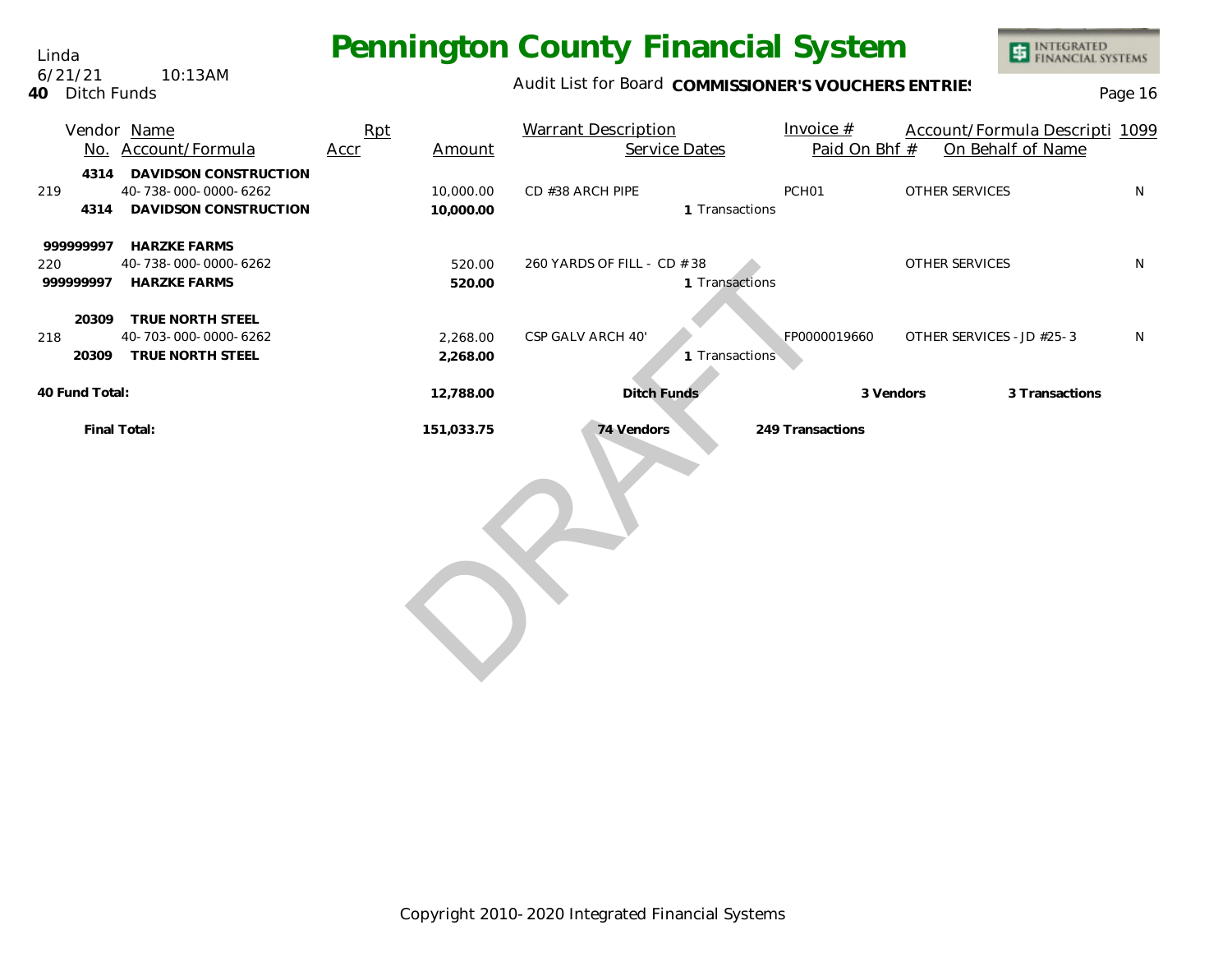| Linda   |               | Pennington County Financial System | INTEGRATED<br>FINANCIAL SYSTEMS<br>事             |                                                                        |              |                                                      |         |
|---------|---------------|------------------------------------|--------------------------------------------------|------------------------------------------------------------------------|--------------|------------------------------------------------------|---------|
| 6/21/21 | 10:13AM       |                                    |                                                  |                                                                        |              | Audit List for Board COMMISSIONER'S VOUCHERS ENTRIES | Page 17 |
|         | Recap by Fund | <b>Fund</b>                        | <b>AMOUNT</b>                                    | Name                                                                   |              |                                                      |         |
|         |               | 1<br>$\sqrt{3}$<br>32<br>40        | 116,433.18<br>19,976.79<br>1,835.78<br>12,788.00 | County Revenue<br>Road & Bridge<br>Solid Waste Facility<br>Ditch Funds |              |                                                      |         |
|         |               | All Funds                          | 151,033.75                                       | Total                                                                  | Approved by, |                                                      |         |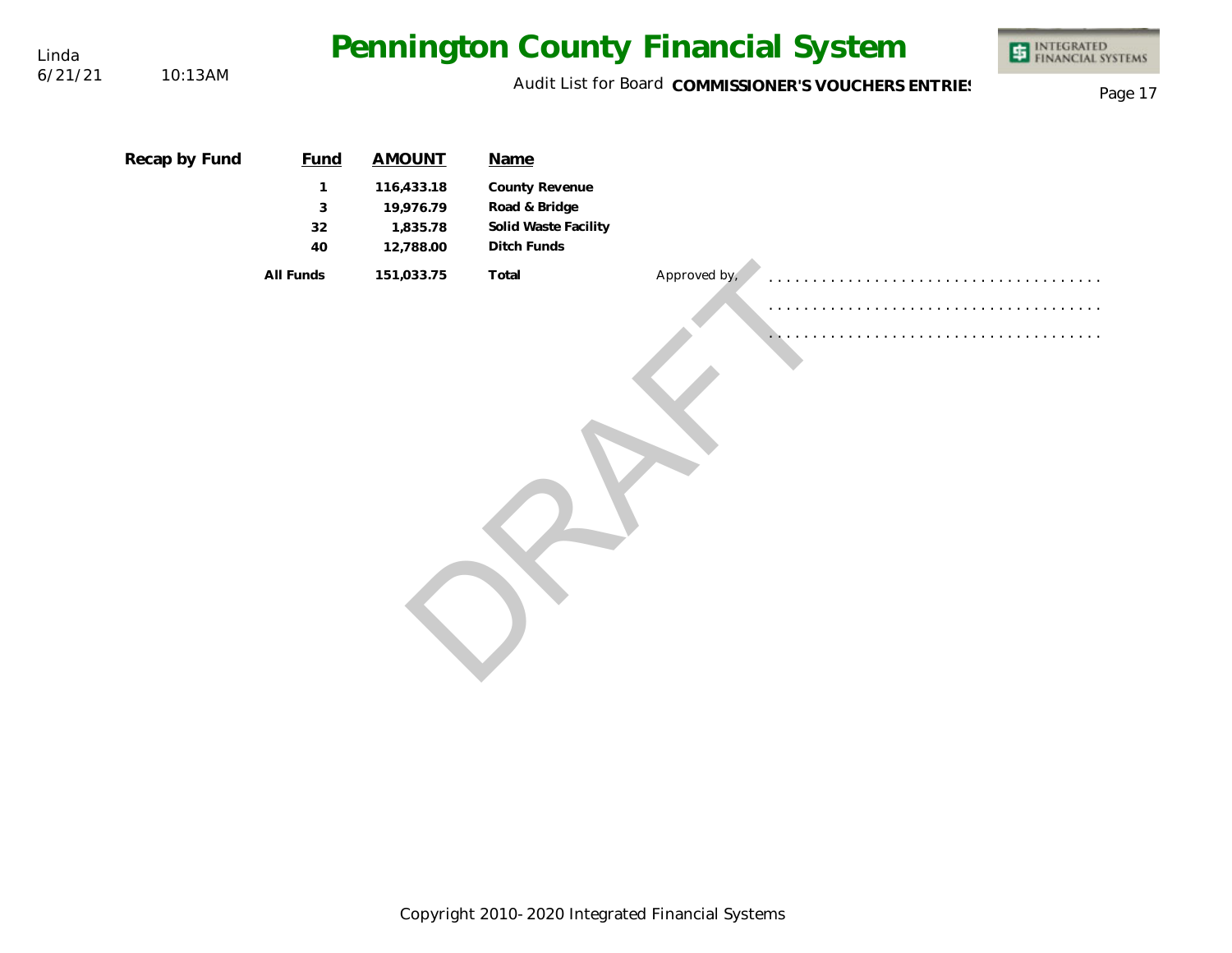| Linda                                     |                | <b>Pennington County Financial System</b>                                                                | INTEGRATED<br>FINANCIAL SYSTEMS |
|-------------------------------------------|----------------|----------------------------------------------------------------------------------------------------------|---------------------------------|
| 6/21/21                                   | 9:05AM         | Audit List for Board COMMISSIONER'S VOUCHERS ENTRIES                                                     | Page 1                          |
| Print List in Order By:                   | $\overline{1}$ | 1 - Fund (Page Break by Fund)<br>2 - Department (Totals by Dept)<br>3 - Vendor Number<br>4 - Vendor Name |                                 |
| Explode Dist. Formulas Y                  |                |                                                                                                          |                                 |
| Paid on Behalf Of Name<br>on Audit List?: | ${\sf N}$      |                                                                                                          |                                 |
| Type of Audit List:                       | D              | D - Detailed Audit List<br>S - Condensed Audit List                                                      |                                 |
| Save Report Options?:<br>$\mathsf{N}$     |                |                                                                                                          |                                 |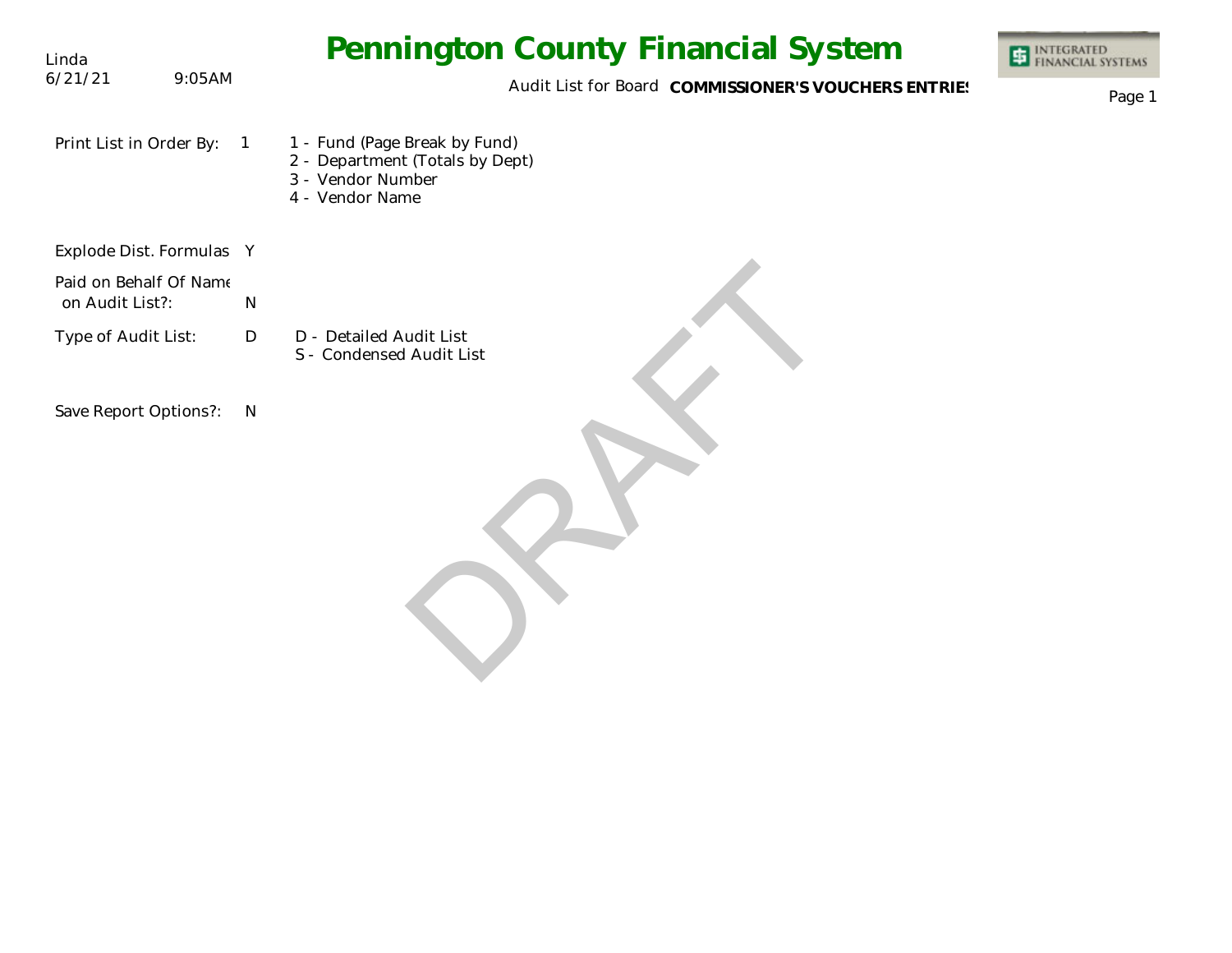Linda 6/21/21 9:05AM

**1** County Revenue

### Audit List for Board COMMISSIONER'S VOUCHERS ENTRIES<br>Page 2

|                                | Vendor Name<br>No. Account/Formula                                   | Rpt<br>Accr | Amount         | <b>Warrant Description</b><br>Service Dates     | Invoice $#$<br>Paid On Bhf # | Account/Formula Descripti 1099<br>On Behalf of Name |   |
|--------------------------------|----------------------------------------------------------------------|-------------|----------------|-------------------------------------------------|------------------------------|-----------------------------------------------------|---|
| 8355<br>3<br>8355              | HENNINGSEN/ALEXANDER<br>01-251-000-0000-6330<br>HENNINGSEN/ALEXANDER |             | 11.79<br>11.79 | MEAL - TRANSPORT - ALEXANDRIA<br>1 Transactions | 6421                         | <b>TRAVEL &amp; EXPENSE</b>                         | N |
| 2<br>11063                     | 11063 KUZNIA/RAYMOND D<br>01-251-000-0000-6330<br>KUZNIA/RAYMOND D   |             | 18.74<br>18.74 | MEAL - SHERIFF CONF - BEMIDJI<br>1 Transactions | 6921                         | TRAVEL & EXPENSE                                    | N |
| 20403<br>$\mathbf{1}$<br>20403 | THIBERT/ALEX<br>01-251-000-0000-6330<br>THIBERT/ALEX                 |             | 19.30<br>19.30 | MEAL - TRANSPORT - ST CLOUD<br>1 Transactions   | 61721                        | TRAVEL & EXPENSE                                    | N |
| 1 Fund Total:                  |                                                                      |             | 49.83          | <b>County Revenue</b>                           |                              | 3 Transactions<br>3 Vendors                         |   |
|                                | Final Total:                                                         |             | 49.83          | 3 Vendors                                       | 3 Transactions               |                                                     |   |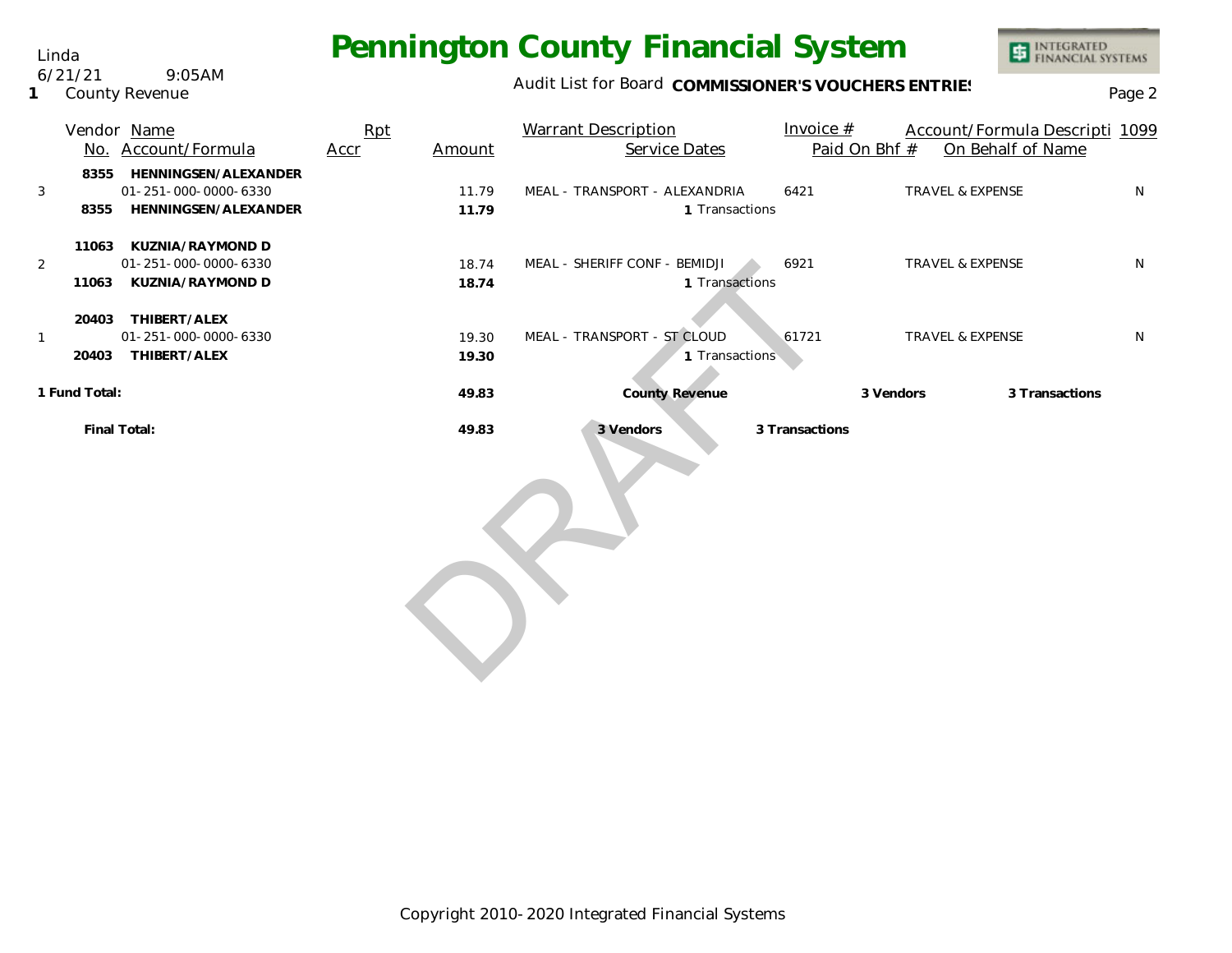| Linda<br>6/21/21 | 9:05AM        | Pennington County Financial System       | INTEGRATED<br>FINANCIAL SYSTEMS<br>Page 3 |                                 |              |  |  |
|------------------|---------------|------------------------------------------|-------------------------------------------|---------------------------------|--------------|--|--|
|                  | Recap by Fund | <b>Fund</b><br>$\mathbf{1}$<br>All Funds | <b>AMOUNT</b><br>49.83<br>49.83           | Name<br>County Revenue<br>Total | Approved by, |  |  |
|                  |               |                                          |                                           |                                 |              |  |  |